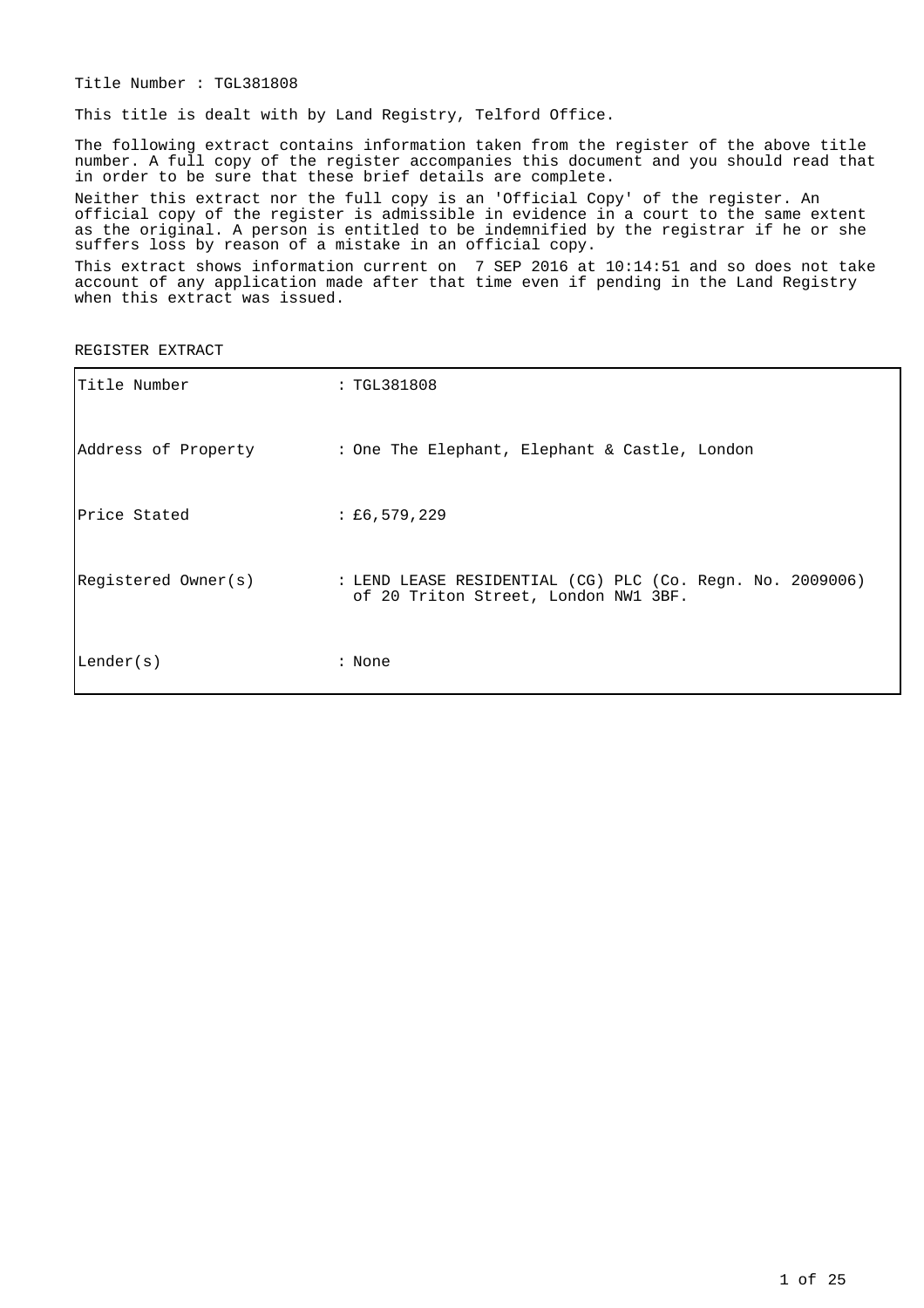This is a copy of the register of the title number set out immediately below, showing the entries in the register on 7 SEP 2016 at 10:14:51. This copy does not take account of any application made after that time even if still pending in the Land Registry when this copy was issued.

This copy is not an 'Official Copy' of the register. An official copy of the register is admissible in evidence in a court to the same extent as the original. A person is entitled to be indemnified by the registrar if he or she suffers loss by reason of a mistake in an official copy. If you want to obtain an official copy, the Land Registry web site explains how to do this.

# A: Property Register

This register describes the land and estate comprised in the title. Except as mentioned below, the title includes any legal easements granted by the registered lease but is subject to any rights that it reserves, so far as those easements and rights exist and benefit or affect the registered land.

SOUTHWARK

- 1 (15.07.2013) The Leasehold land shown edged with red on the plan of the above title filed at the Registry and being One The Elephant, Elephant & Castle, London.
- 2 (15.07.2013) The title includes any legal easements referred to in clause LR11.1 of the registered lease but is subject to any rights that are granted or reserved by the lease and affect the registered land.

NOTE: The rights granted in the Second Schedule to the registered lease are included in the title only so far as the landlord had the power to grant the same.

3 (15.07.2013) A Conveyance of the freehold estate in the land hatched blue on the title plan and other land dated 3 January 1956 made between (1) The Church Commissioners for England (Commissioners) (2) Kilburn Estates Limited and (3) The London County Council contains the following provision:-

"EXCEPT AND RESERVED unto the Commissioners full and free right and liberty without obtaining the consent of or making any compensation to the Council or other the owner or owners occupier or occupiers for the time being of the said property to deal in any manner whatsoever with any of the land belonging to the Commissioners adjoining opposite or near to the said property and to erect and maintain or suffer to be erected or maintained on such adjoining opposite or neighbouring lands and premises any buildings whatsoever whether such buildings shall or shall not affect or diminish the light or air which may now or at any time hereafter be enjoyed for or in respect of the said property or any building for the time being thereon."

| 4 | Date<br>Term<br>Parties | $(15.07.2013)$ Short particulars of the lease(s) (or under-lease(s))<br>under which the land is held:<br>: 1 July 2013<br>: 999 years from and including 1 July 2013<br>: (1) The Mayor and Burgesses of the London Borough of |
|---|-------------------------|--------------------------------------------------------------------------------------------------------------------------------------------------------------------------------------------------------------------------------|
| 5 |                         | Southwark<br>(2) Lend Lease Residential (CG) Plc<br>(15.07.2013) The Lease prohibits or restricts alienation.                                                                                                                  |

6 (15.07.2013) The landlord's title is registered.

## B: Proprietorship Register

This register specifies the class of title and identifies the owner. It contains any entries that affect the right of disposal.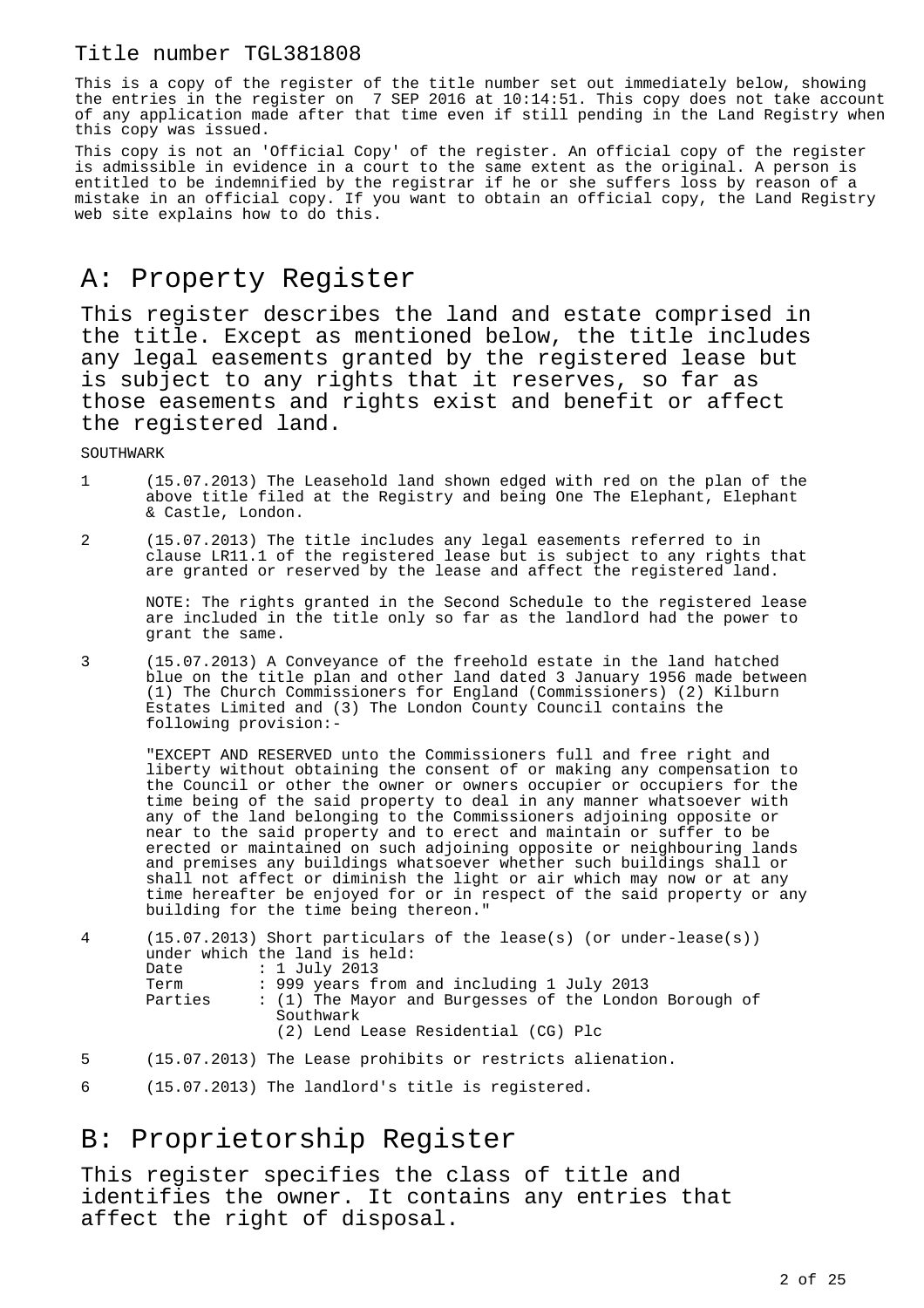#### Title absolute

- 1 (15.07.2013) PROPRIETOR: LEND LEASE RESIDENTIAL (CG) PLC (Co. Regn. No. 2009006) of 20 Triton Street, London NW1 3BF.
- 2 (15.07.2013) The price, other than rents, stated to have been paid on the grant of the lease was £6,579,229.

# C: Charges Register

This register contains any charges and other matters that affect the land.

1 (15.07.2013) The land tinted yellow on the title plan is subject to the following rights reserved by a Conveyance of the freehold estate thereof and other land dated 14 June 1960 made between (1) The Church Commissioners for England and (2) Arthur Cowdry Edward Robert Yates and Donald Arthur Cowdry (Purchasers):-

"EXCEPT NEVERTHELESS AND RESERVING unto the Commissioners and their successors in title the owner or owners for the time being of the adjoining and neighbouring property.

(a) The free passage of water soil and other services from such adjoining land through any drains watercourses pipes and conduits now existing in or under the said property hereby conveyed or substituted therefor by the Purchasers.

(b) Full and free right and liberty without obtaining the consent of or making any compensation to the Purchasers or other the owner or owners occupier or occupiers for the time being of the said property hereby conveyed to deal in any manner whatsoever with any of the said adjoining or neighbouring property and to erect and maintain or suffer to be erected or maintained on such land any buildings whatsoever whether such buildings shall or shall not affect or diminish the light or air which may now or at any time or times hereafter be enjoyed for or in respect of the said property hereby conveyed or any buildings for the time being thereon and

(c) All such rights of way and such rights of user of air light and the passage thereof as the Commissioners their lessees or tenants now have or enjoy in through over and upon the said property or any part thereof to for or in respect of any adjoining property."

2 (15.07.2013) UNILATERAL NOTICE affecting Apartment T25.03 Level 25 in respect of a contract for lease dated 11 February 2012 made between (1) Lend Lease Residential (CG) Plc and (2) Mark Andrew Peters and David Howard Cox.

NOTE: Copy filed under TGL91158.

- 3 (15.07.2013) BENEFICIARY: Mark Andrew Peters of Davidge Lodge, Pavilion End, Beaconsfield, Buckinghamshire HP9 1HE and David Howard Cox of Waverly, Chenies Road, Chorleywood, Hertfordshire, WD3 5LU.
- 4 (15.07.2013) UNILATERAL NOTICE affecting Apartment T25.04 Level 25 in respect of a contract for lease dated 11 February 2012 made between (1) Land lease Residential (CG) Plc and (2) Mark Andrew Peters and David Howard Cox.

NOTE: Copy filed under TGL91158.

- 5 (15.07.2013) BENEFICIARY: Mark Andrew Paters of Davidge Lodge, Pavilion End, Beaconsfield, Buckinghamshire HP9 1HE and David Howard Cox of Waverly, Chenies Road, Chorleywood, Hertfordshire WD3 5LU.
- 6 (06.08.2013) ENTRY CANCELLED on 6 September 2016.
- 7 (06.08.2013) ENTRY CANCELLED on 6 September 2016.
- 8 (06.08.2013) UNILATERAL NOTICE affecting Apartment T16.05, Level 16 in respect of an Agreement for Lease dated 20 April 2013 made between (1) Lend Lease Residential (CG) Plc and (2) Ho Siew Lan.

NOTE: Copy plan filed.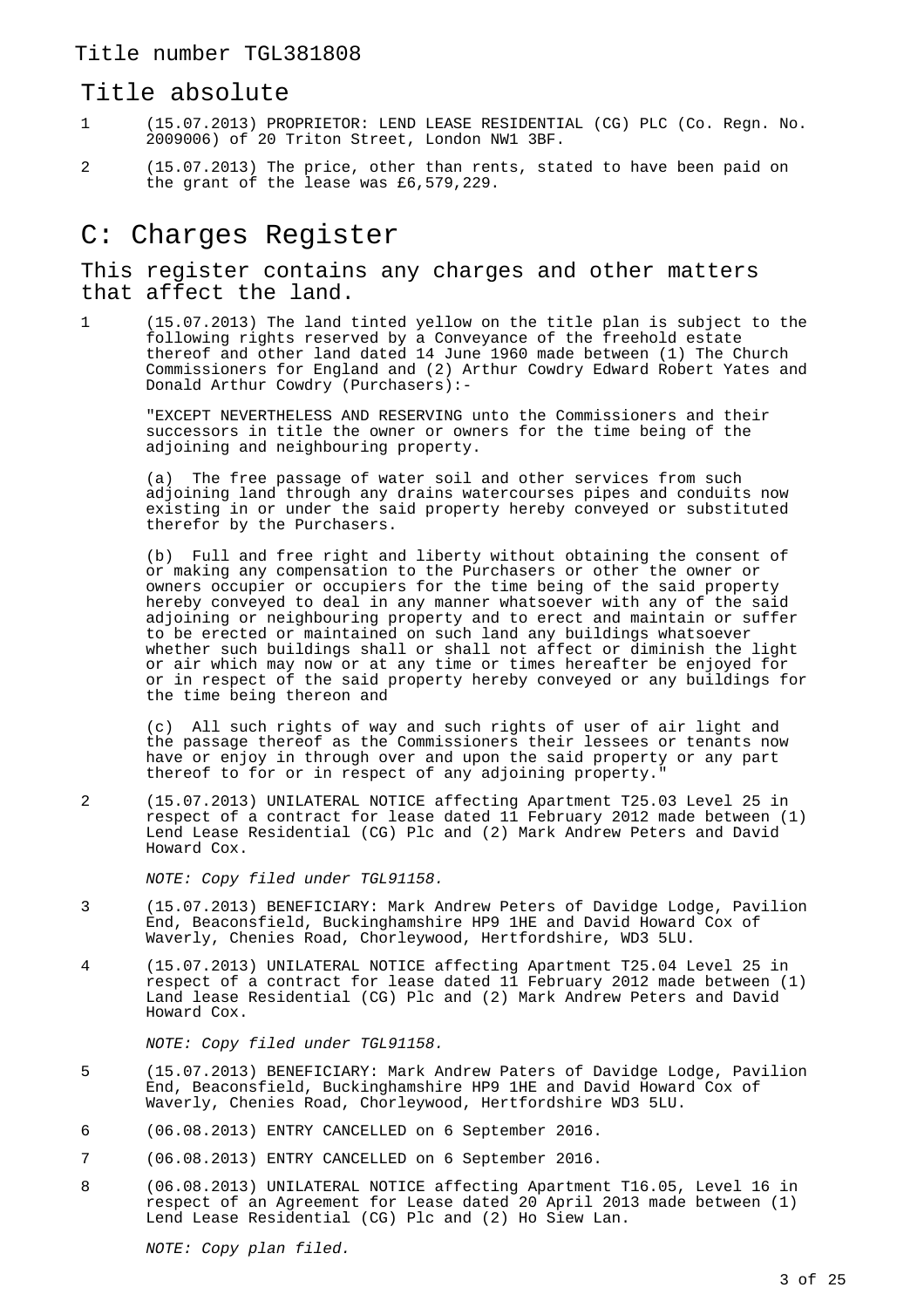# C: Charges Register continued

- 9 (06.08.2013) BENEFICIARY: Ho Siew Lan of 33 Llang Seah Street, #05-01, Singapore, 189054.
- 10 (06.08.2013) UNILATERAL NOTICE affecting Apartment P1.03, Level 1 in respect of an Agreement for Lease dated 29 April 2013 made between (1) Lend Lease Residential (CG) Plc and (2) Lim Aileen and Chong Kah Yuen John Francis.

NOTE: Copy plan filed.

- 11 (06.08.2013) BENEFICIARY: Lim Aileen and Chong Kah Yuen John Francis of 10 Anson Road, #49-09 Singapore 079903 and of Simmons & Simmons LLP, One Linear Park, Temple Quay, Bristol BS2 0PS.
- 12 (06.08.2013) UNILATERAL NOTICE affecting Apartment T.25.06, Level 25 in respect of an Agreement for Lease dated 29 April 2013 made between (1) Lend Lease Residential (CG) Plc and (2) Ho Siew Lan and others.

NOTE: Copy plan filed.

- 13 (06.08.2013) BENEFICIARY: Ho Siew Lan of 33 Liang Seah Street, #05-01 Singapore 189054, Lim Aileen of 26 Jalam Rendang, Singapore 428357, Chong Ho Fah of 36 Woo Mon Chew Road, Singapore 455106 and Fong Cheng Hong of 6 Alexandra View, #01-03, Singapore 158746 and all of Simmons & Simmons LLP, One Linear Park, Temple Quay, Bristol BS2 0PS.
- 14 (06.08.2013) UNILATERAL NOTICE affecting Apartment T16.03, Level 16 in respect of an Agreement for Lease dated 22 April 2013 made between (1) Lend Lease Residential (CG) Plc and (2) Fong Jacobs OECastle Investment Limited.

NOTE: Copy plan filed.

- 15 (06.08.2013) BENEFICIARY: Fong Jacobs OECastle Investment Limited (incorporated in British Virgin Islands) of Portcullis TrustNet Chambers, P.O. Box 3444, Road Town, Tortola, British Virgin Islands and of Simmons & Simmons LLP, One Linear Park, Temple Quay, Bristol BS2 0PS.
- 16 (06.08.2013) UNILATERAL NOTICE affecting Apartment T26.05, Level 26 in respect of an Agreement for Lease dated 26 April 2013 made between (1) Lend Lease Residential (CG) Plc and (2) Yenny Chandra Soegianto and Wenny Chandra Soegiyanto.

NOTE: Copy plan filed.

- 17 (06.08.2013) BENEFICIARY: Yenny Chandra Soegianto and Wenny Chandra Soegiyanto of Flat A3 16/F Block A, Pearl City Mansion, 22-36 Paterson Street, Causeway Bay, Hong Kong and of Simmons & Simmons LLP, One Linear Park, Temple Quay, Bristol BS2 0PS.
- 18 (07.01.2014) UNILATERAL NOTICE affecting apartment T32.05, level 32 in respect of a contract for sale dated 20 December 2013 made between (1) Lend Lease Residental (CG) Plc and (2) Kate Victoria Tunstall.

NOTE: Copy filed.

- 19 (07.01.2014) BENEFICIARY: Kate Victoria Tunstall care of Harris and Trotter LLP, 64 New Cavendish Street, London W1G 8TB.
- 20 (27.03.2014) UNILATERAL NOTICE affecting Apartment No. T9.04, Level 9 in respect of a contract to purchase the plot of land as demised by the contact dated 27 February 2014 made between (1) Lend Lease Residential (CG) plc and (2) Davide Albertini Petroni.

NOTE: Copy filed.

- 21 (27.03.2014) BENEFICIARY: Davide Albertini Petroni of care of DAC Beachcroft LLP of 100 Fetter Lane, London EC4A 1BN.
- 22 (27.05.2014) The parts of the land affected thereby are subject to the rights granted by a Lease dated 21 May 2014 referred to in the schedule of leases hereto.

NOTE: Copy lease filed under TGL399953 .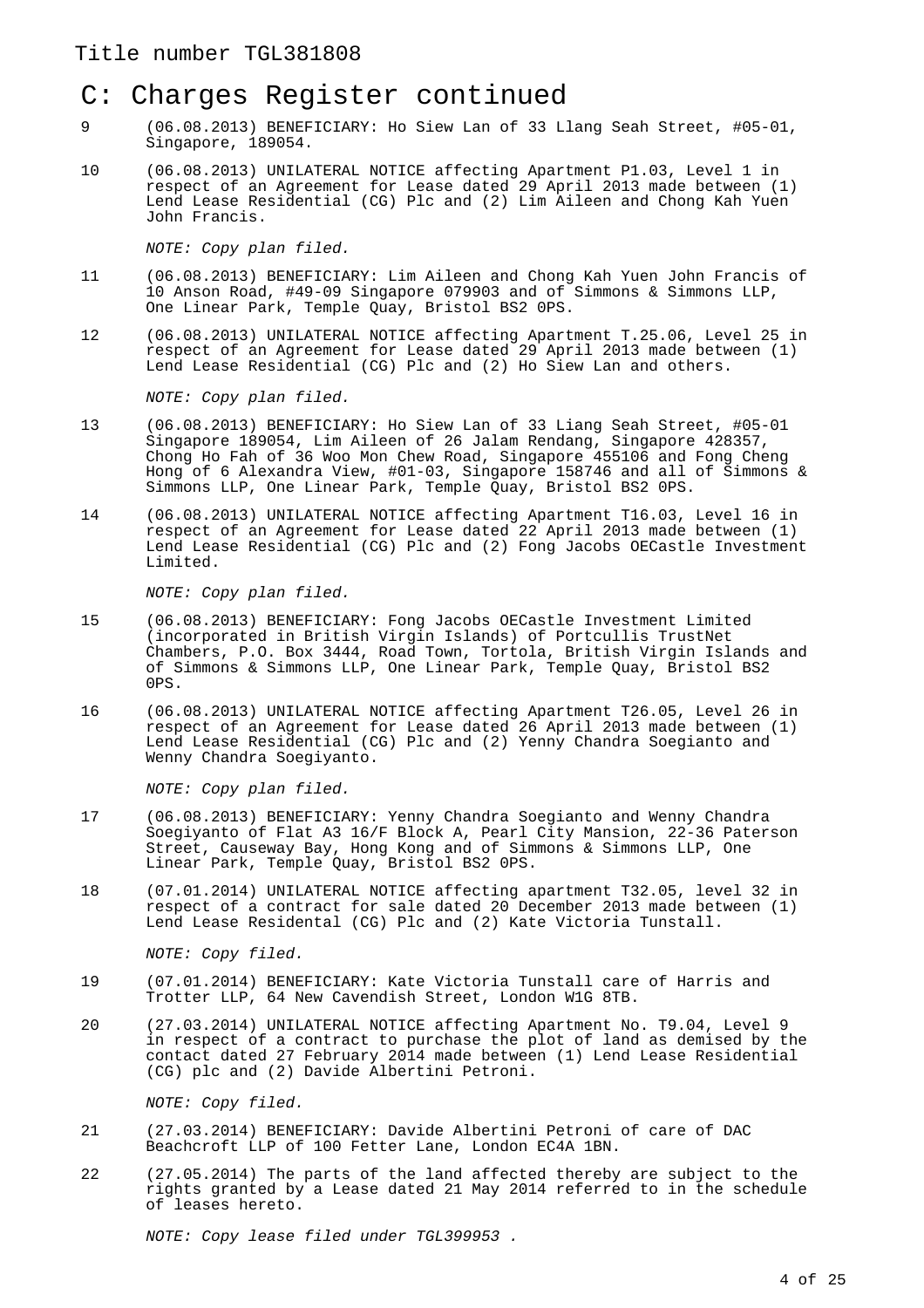# C: Charges Register continued

23 (27.05.2014) The parts of the land affected thereby are subject to the leases set out in the schedule of leases hereto. The leases grant and reserve easements as therein mentioned.

NOTE: Each lease is referenced by edging and numbering in blue on the title plan unless otherwise stated in the schedule of leases.

- 24 (17.06.2014) UNILATERAL NOTICE affecting Apartment T 1.05 Level 1, One the Elephant in respect of a Contract for lease dated 8 May 2014 made between (1) Lend Lease Residential GC plc and (2) Wong Vincent Kar Fu.
- 25 (17.06.2014) BENEFICIARY: Wong Vincent Kar Fu of care of 2 Tower Street, London WC2H 9NP.
- 26 (17.06.2014) UNILATERAL NOTICE affecting Apartment T3.01, Level 3, One The Elephant in respect of a Contract for lease dated 11 January 2013 made between (1) Lend Lease Residential GC plc and (2) Ng Ah Hock and Tang Lee Hua.
- 27 (17.06.2014) BENEFICIARY: Ng Ah Hock and Tang Lee Hua of care of 2 Tower Street, London WC2H 9NP.
- 28 (17.06.2014) UNILATERAL NOTICE affecting Apartment T3.02, Level 3, One The Elephant in respect of a Contract for Lease dated 11 January 2013 made between (1) Land Lease Residential GC plc and (2) Loh Seow Lin.
- 29 (17.06.2014) BENEFICIARY: Loh Seow Lin of care of 2 Tower Street, London WC2H 9NP.
- 30 (17.06.2014) UNILATERAL NOTICE affecting Apartment T3.08, Level 3, One The Elephant in respect of a Contract for Lease dated 11 January 2013 made between (1) Lend Lease residential GC plc and (2) Keith Teo Tiong Gee and Lim Hwei Yee Katherine.
- 31 (17.06.2014) BENEFICIARY: Keith Teo Tiong Gee and Lim Hwei Yee Katherine of care of 2 Tower Street, London WC2H 9NP.
- 32 (17.06.2014) ENTRY CANCELLED on 6 September 2016.
- 33 (17.06.2014) ENTRY CANCELLED on 6 September 2016.
- 34 (14.07.2014) UNILATERAL NOTICE affecting Apartment T27.06, Level 27, One The Elephant in respect of an Agreement to purchase dated 27 March 2013 made between (1) Lend Lease Residential (CG) Plc and (2) Mohammad Majid Nazir and Azadeh Ajam-Hassani.
- 35 (14.07.2014) BENEFICIARY: Mohammad Majid Nazir and Azadeh Ajam-Hassani care of Messrs Herrington & Carmichael LLP, Waters Edge, Riverside Way, Watchmoor Park, Camberley GU15 3YL.
- 36 (14.07.2014) UNILATERAL NOTICE affecting Apartment T26.02, Level 26, One The Elephant in respect of an Agreement to purchase dated 6 June 2013 made between (1) Lend Lease Residential (CG) Plc and (2) Fay Ahmed G Al-Romaihi.
- 37 (14.07.2014) BENEFICIARY: Fay Ahmed G Al-Romaihi care of Messrs Herrington & Carmichael LLP, Waters Edge, Riverside Way, Watchmoor Park, Camberley GU15 3YL.
- 38 (14.07.2014) UNILATERAL NOTICE affecting Apartment P1.02, Level 1, One The Elephant in respect of an Agreement to purchase dated 22 August 2013 made between (1) Lend Lease Residential (CG) Plc and (2) Mushtaq Ahmed Khokhar and Ramla Mumtaz.
- 39 (14.07.2014) BENEFICIARY: Mushtaq Ahmed Khokhar and Ramla Mumtaz care of Messrs Herrington & Carmichael LLP, Waters Edge, Riverside Way, Watchmoor Park, Camberley GU15 3YL.
- 40 (14.07.2014) UNILATERAL NOTICE affecting Apartment T32.03, Level 32, One The Elephant in respect of an Agreement to purchase dated 9 October 2013 made between (1) Lend Lease Residential (CG) Plc and (2) Gavin Devereux Stoddart and Elena Stoddart.
- 41 (14.07.2014) BENEFICIARY: Gavin Devereux Stoddart and Elena Stoddart care of Messrs Herrington & Carmichael LLP, Waters Edge, Riverside Way, Watchmoor Park, Camberley GU15 3YL.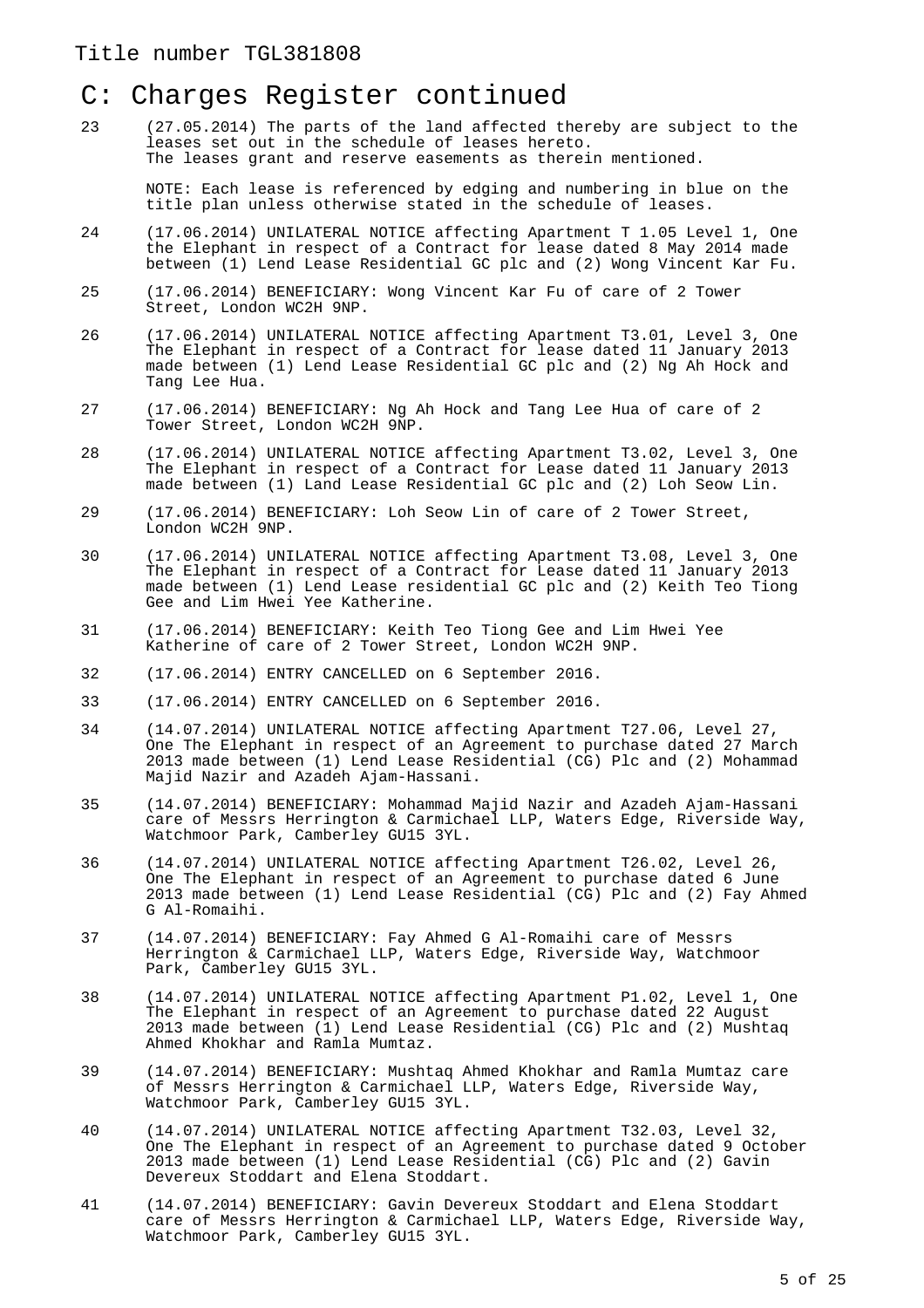- 42 (14.07.2014) UNILATERAL NOTICE affecting Apartment P3.04, Level 4, One The Elephant in respect of an Agreement to purchase dated 19 November 2013 made between (1) Lend Lease Residential (CG) Plc and (2) Elaine Maria Sargent.
- 43 (14.07.2014) BENEFICIARY: Elaine Maria Sargent care of Messrs Herrington & Carmichael LLP, Waters Edge, Riverside Way, Watchmoor Park, Camberley GU15 3YL.
- 44 (14.07.2014) UNILATERAL NOTICE affecting Apartment P3.03, Level 3, One The Elephant in respect of an Agreement to purchase dated 22 November 2013 made between (1) Lend Lease Residential (CG) Plc and (2) Richard Thomas Grieve.
- 45 (14.07.2014) BENEFICIARY: Richard Thomas Grieve care of Messrs Herrington & Carmichael LLP, Waters Edge, Riverside Way, Watchmoor Park, Camberley GU15 3YL.
- 46 (14.07.2014) UNILATERAL NOTICE affecting Apartment T31.05, Level 31, One The Elephant in respect of an Agreement to purchase dated 3 January 2014 made between (1) Lend Lease Residential (CG) Plc and (2) Fayez Esam Samara.
- 47 (14.07.2014) BENEFICIARY: Fayez Esam Samara care of Messrs Herrington & Carmichael LLP, Waters Edge, Riverside Way, Watchmoor Park, Camberley GU15 3YL.
- 48 (14.07.2014) UNILATERAL NOTICE affecting Apartment P2.02, Level 2, One The Elephant in respect of an Agreement to purchase dated 25 November 2013 made between (1) Lend Lease Residential (CG) Plc and (2) Maureen Shirley Bliss.
- 49 (14.07.2014) BENEFICIARY: Maureen Shirley Bliss care of Messrs Herrington & Carmichael LLP, Waters Edge, Riverside Way, Watchmoor Park, Camberley GU15 3YL.
- 50 (21.07.2014) UNILATERAL NOTICE affecting Apartment P3.06, One The Elephant in respect of an Agreement to purchase dated 2 June 2014 made between (1) Lend Lease Residential (CG) Plc and (2) Lisa Anne Conibear and Laszlo Erik Kovacs.
- 51 (21.07.2014) BENEFICIARY: Lisa Anne Conibear and Laszlo Erik Kovacs of care of Messrs Herrington & Carmichael LLP, Waters Edge, Riverside Way, Watchmoor Park, Camberley GU15 3YL.
- 52 (21.07.2014) UNILATERAL NOTICE affecting Apartment P2.07, One The Elephant in respect of an Agreement to purchase dated 28 May 2014 made between (1) Lend Lease Residential (CG) Plc and (2) Orla Marguerite Keady.
- 53 (21.07.2014) BENEFICIARY: Orla Marguerite Keady of care of Messrs Herrington & Carmichael LLP, Waters Edge, Riverside Way, Watchmoor Park, Camberley GU15 3YL.
- 54 (21.07.2014) UNILATERAL NOTICE affecting Apartment P2.08, One The Elephant in respect of an Agreement to purchase dated 21 May 2014 made between (1) Lend Lease Residential (CG) Plc and (2) Florian Nikolai Mattinson and Karen Ann Mattinson.
- 55 (21.07.2014) BENEFICIARY: Florian Nikolai Mattinson and Karen Ann Mattinson of care of Messrs Herrington & Carmichael LLP, Waters Edge, Riverside Way, Watchmoor Park, Camberley GU15 3YL.
- 56 (21.07.2014) UNILATERAL NOTICE affecting Apartment P2.05, One The Elephant in respect of an Agreement to purchase dated 19 February 2014 made between (1) Lend Lease Residential (CG) Plc and (2) Michal Wen Sheve Ong.
- 57 (21.07.2014) BENEFICIARY: Michal Wen Sheve Ong of care of Messrs Herrington & Carmichael LLP, Waters Edge, Riverside Way, Watchmoor Park, Camberley GU15 3YL.
- 58 (21.07.2014) UNILATERAL NOTICE affecting Apartment P1.07, One The Elephant in respect of an Agreement to purchase dated 20 February 2014 made between (1) Lend Lease Residential (CG) Plc and (2) Timothy Edward Arthur Askew and Edwina Edda Askew.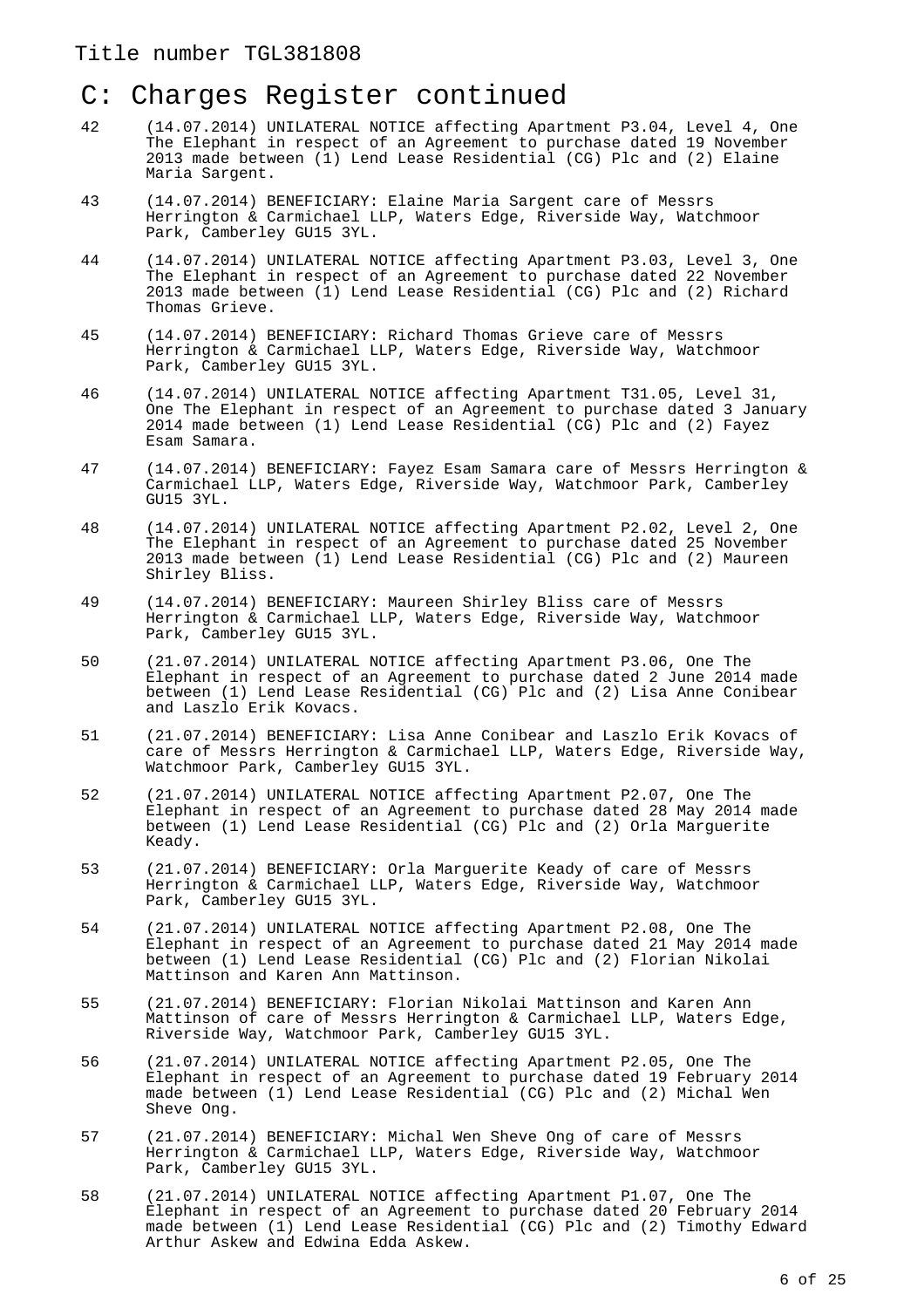- 59 (21.07.2014) BENEFICIARY: Timothy Edward Arthur Askew and Edwina Edda Askew of care of Messrs Herrington & Carmichael LLP, Waters Edge, Riverside Way, Watchmoor Park, Camberley GU15 3YL.
- 60 (21.07.2014) UNILATERAL NOTICE affecting Apartment T1.03, One The Elephant in respect of an Agreement to purchase dated 3 April 2014 made between (1) Lend Lease Residential (CG) Plc and (2) Cindy Ka Wai Cheung.
- 61 (21.07.2014) BENEFICIARY: Cindy Ka Wai Cheung of care of Messrs Herrington & Carmichael LLP, Waters Edge, Riverside Way, Watchmoor Park, Camberley GU15 3YL.
- 62 (21.07.2014) UNILATERAL NOTICE affecting Apartment P1.01, One The Elephant in respect of an Agreement to purchase dated 27 March 2014 made between (1) Lend Lease Residential (CG) Plc and (2) Anjali Sarin.
- 63 (21.07.2014) BENEFICIARY: Anjali Sarin of care of Messrs Herrington & Carmichael LLP, Waters Edge, Riverside Way, Watchmoor Park, Camberley GU15 3YL.
- 64 (21.07.2014) UNILATERAL NOTICE affecting Apartment P2.03, One The Elephant in respect of an Agreement to purchase dated 20 March 2014 made between (1) Lend Lease Residential (CG) Plc and (2) Timothy Rhydian Edwyn-Jones and Virginia Rhiannon Edwyn-Jones.
- 65 (21.07.2014) BENEFICIARY: Timothy Rhydian Edwyn-Jones and Virginia Rhiannon Edwyn-Jones of care of Messrs Herrington & Carmichael LLP, Waters Edge, Riverside Way, Watchmoor Park, Camberley GU15 3YL.
- 66 (21.07.2014) UNILATERAL NOTICE affecting Apartment P1.08, One The Elephant in respect of an Agreement to purchase dated 10 April 2014 made between (1) Lend Lease Residential (CG) Plc and (2) Thomas Spencer Patrick and Joanne Susan Patrick.
- 67 (21.07.2014) BENEFICIARY: Thomas Spencer Patrick and Joanne Susan Patrick of care of Messrs Herrington & Carmichael LLP, Waters Edge, Riverside Way, Watchmoor Park, Camberley GU15 3YL.
- 68 (21.07.2014) UNILATERAL NOTICE affecting Apartment T32.01, One The Elephant in respect of an Agreement to purchase dated 28 April 2014 made between (1) Lend Lease Residential (CG) Plc and (2) James Antony Lusher and Stuart Reeves.
- 69 (21.07.2014) BENEFICIARY: James Antony Lusher and Stuart Reeves of care of Messrs Herrington & Carmichael LLP, Waters Edge, Riverside Way, Watchmoor Park, Camberley GU15 3YL.
- 70 (21.07.2014) UNILATERAL NOTICE affecting Apartment T20.07, One The Elephant in respect of an Agreement to purchase dated 30 April 2014 made between (1) Lend Lease Residential (CG) Plc and (2) Fou Zhang.
- 71 (21.07.2014) BENEFICIARY: Fou Zhang of care of Messrs Herrington & Carmichael LLP, Waters Edge, Riverside Way, Watchmoor Park, Camberley GU15 3YL.
- 72 (21.07.2014) UNILATERAL NOTICE affecting Apartment P2.10, One The Elephant in respect of an Agreement to purchase dated 13 May 2014 made between (1) Lend Lease Residential (CG) Plc and (2) Graham Nicholas Eklund.
- 73 (21.07.2014) BENEFICIARY: Graham Nicholas Eklund of care of Messrs Herrington & Carmichael LLP, Waters Edge, Riverside Way, Watchmoor Park, Camberley GU15 3YL.
- 74 (08.08.2014) UNILATERAL NOTICE affecting Apartment T22.06, Level 22, One The Elephant in respect of a Contract for Lease dated 11 January 2013 made between (1) Lend Lease Residential (CG) Plc and (2) Mahindran Vijayendran.
- 75 (08.08.2014) BENEFICIARY: Mahindran Vijayendran care of 2 Tower Street, London WC2H 9NP.
- 76 (08.08.2014) UNILATERAL NOTICE affecting Apartment T28.06, Level 28, One The Elephant in respect of a Contract for Lease dated 14 January 2013 made between (1) Lend Lease Residential (CG) Plc and (2) Tag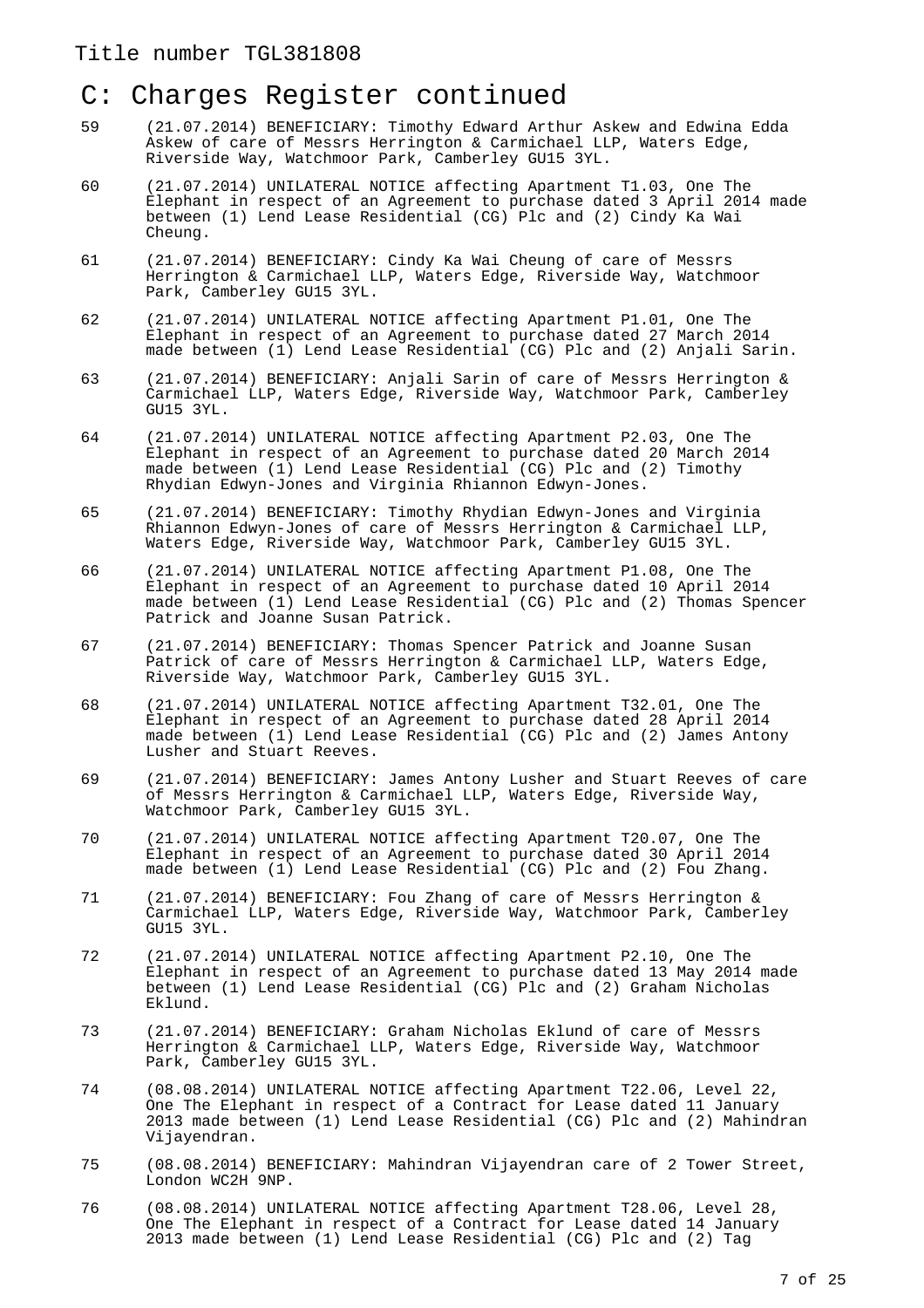Yuxiang, Tag Sin Siew and Tag Yujie.

- 77 (08.08.2014) BENEFICIARY: Tag Yuxiang, Tag Sin Siew and Tag Yujie care of 2 Tower Street, London WC2H 9NP.
- 78 (08.08.2014) UNILATERAL NOTICE affecting Apartment T28.04, Level 28, One The Elephant in respect of a Contract for Lease dated 11 January 2013 made between (1) Lend Lease Residential (CG) Plc and (2) Martin Beddows Leatham.
- 79 (08.08.2014) BENEFICIARY: Martin Beddows Leatham care of 2 Tower Street, London WC2H 9NP.
- 80 (08.08.2014) UNILATERAL NOTICE affecting Apartment T19.02, Level 19, One The Elephant in respect of a Contract for Lease dated 21 January 2013 made between (1) Lend Lease Residential (CG) Plc and (2) Wong Chee Kin and Cheng Ming Hui.
- 81 (08.08.2014) BENEFICIARY: Wong Chee Kin and Cheng Ming Hui care of 2 Tower Street, London WC2H 9NP.
- 82 (08.08.2014) UNILATERAL NOTICE affecting Apartment T15.08, Level 15, One The Elephant in respect of a Contract for Lease dated 11 January 2013 made between (1) Lend Lease Residential (CG) Plc and (2) Chew Choon Wah.
- 83 (08.08.2014) BENEFICIARY: Chew Choon Wah care of 2 Tower Street, London WC2H 9NP.
- 84 (08.08.2014) UNILATERAL NOTICE affecting Apartment T15.05, Level 15, One The Elephant in respect of a Contract for Lease dated 11 January 2013 made between (1) Lend lease Residential (CG) Plc and (2) Nicholas Peter Dauphinee and Ka Yan Ng.
- 85 (08.08.2014) BENEFICIARY: Nicholas Peter Dauphinee and Ka Yan Ng care of 2 Tower Street, London WC2H 9NP.
- 86 (08.08.2014) UNILATERAL NOTICE affecting Apartment T15.01, Level 15, One The Elephant in respect of a Contract for Lease dated 11 January 2013 made between (1) Lend Lease Residential (CG) Plc and (2) Joanna Jane Aarvold.
- 87 (08.08.2014) BENEFICIARY: Joanna Jane Aarvold care of 2 Tower Street, London WC2H 9NP.
- 88 (08.08.2014) UNILATERAL NOTICE affecting Apartment T13.05, Level 13, One The Elephant in respect of a Contract for Lease dated 11 January 2013 made between (1) Lend Lease Residential (CG) Plc and (2) Wong Wai Yin.
- 89 (08.08.2014) BENEFICIARY:Wong Wai Yin care of 2 Tower Street, WC2H 9NP.
- 90 (08.08.2014) UNILATERAL NOTICE affecting Apartment T13.04, Level 13, One The Elephant in respect of a Contract for Lease dated 11 January 2013 made between (1) Lend Lease Residential (CG) Plc and (2) Ko Joon Chin and Fum Ruixia Michelle.
- 91 (08.08.2014) BENEFICIARY: Ko Joon Chin and Fum Ruixia Michelle care of 2 Tower Street, London WC2H 9NP.
- 92 (08.08.2014) UNILATERAL NOTICE affecting Apartment T10.08, Level 10, One The Elephant in respect of a Contract for Lease dated 11 January 2013 made between (1) Lend Lease Residential (CG) Plc and (2) Yeo Huang Kiat Dennis.
- 93 (13.05.2015) BENEFICIARY: Radhika Kirubakaran of c/o BTMK Solicitors Limited, 19 Clifftown Road, Southend-on-Sea SS1 1AB (ref: CTC/GM/224823.01).
- 94 (08.08.2014) UNILATERAL NOTICE affecting Apartment T10.02, Level 10, One The Elephant in respect of a Contract for Lease dated 11 January 2013 made between (1) Lend Lease Residential (CG) Plc and (2) Ng Ah Hock and Tang Lee Hua.
- 95 (08.08.2014) BENEFICIARY: Ng Ah Hock and Tang Lee Hua care of 2 Tower Street, London WC2H 9NP.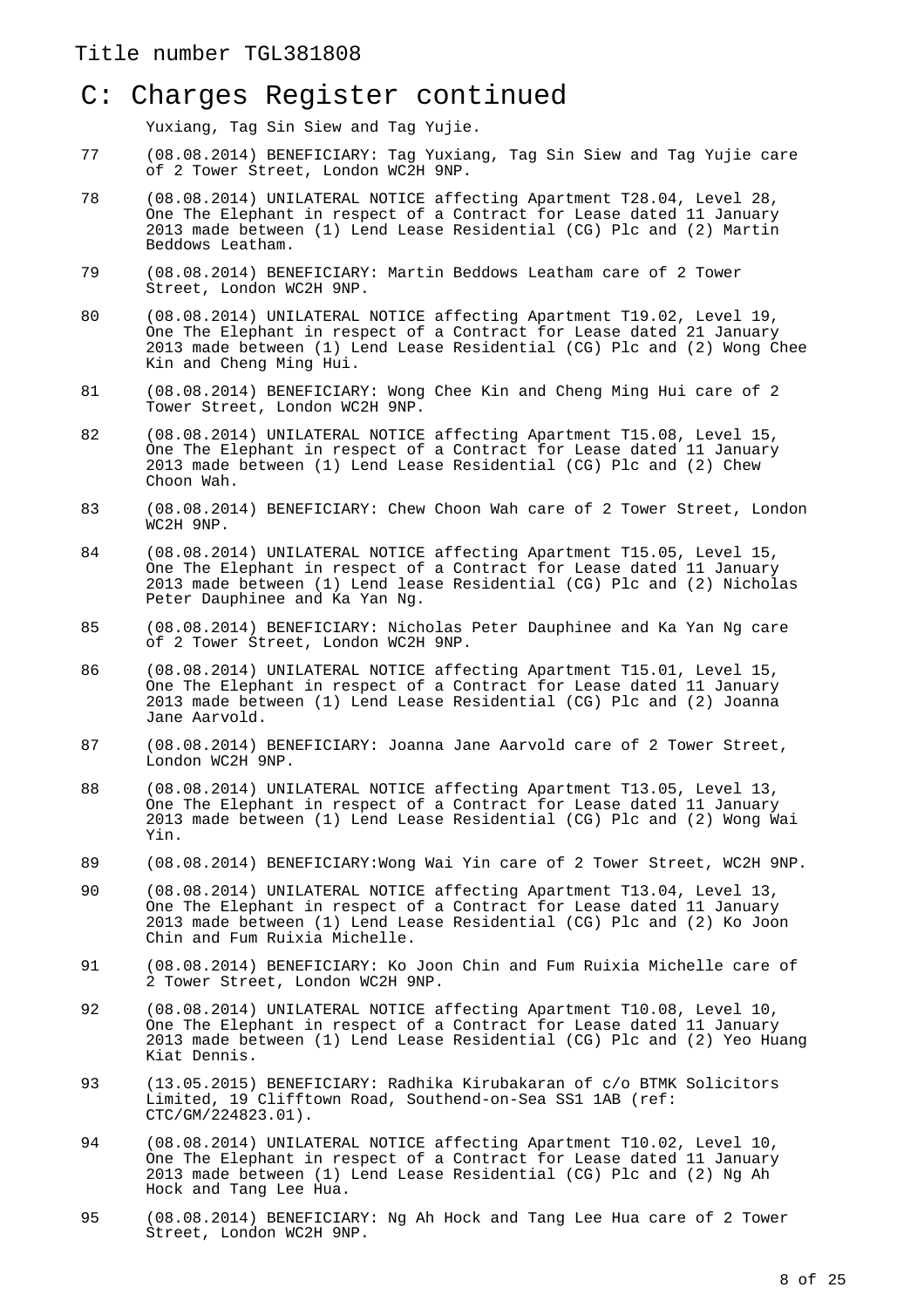- 96 (08.08.2014) UNILATERAL NOTICE affecting Apartment T8.08, Level 8, One The Elephant in respect of a a Contract for Lease dated 11 January 2013 made between (1) Lend Lease Residential (CG) Plc and (2) Moh Chee Meng, Moh Chee Cheong and Moh Yoke Ying.
- 97 (19.01.2016) BENEFICIARY: Viola Hoi Kay-Yu care of Taylor Rose Law LLP of Basildon House, 7 Moorgate, London EX2R 6AF.
- 98 (08.08.2014) UNILATERAL NOTICE affecting Apartment T8.05, Level 8, One The Elephant in respect of a Contract for Lease dated 14 January 2013 made between (1) Lend Lease Residential (CG) Plc and (2) Moomimami Corporation.
- 99 (08.08.2014) BENEFICIARY: Moomimami Corporation care of 2 Tower Street, London WC2H 9NP.
- 100 (08.08.2014) UNILATERAL NOTICE affecting Apartment T8.04, Level 8, One The Elephant in respect of a Contract for Lease dated 11 January 2013 made between (1) Lend Lease Residential (CG) Plc and (2) Tan Inn Hwee Chen Enhui and Astrid Adelina Widjaja.
- 101 (08.08.2014) BENEFICIARY: Tann Inn Hwee Chen Enhui and Astrid Adelina Widjaja care of 2 Tower Street, London WC2H 9NP.
- 102 (08.08.2014) UNILATERAL NOTICE affecting Apartment T8.02, Level 8, One The Elephant in respect of a Contract for Lease dated 11 January 2013 made between (1) Lend Lease Residential (CG) Plc and (2) Chua Ee Chek and Wong Ee Eu.
- 103 (08.08.2014) BENEFICIARY: Chua Ee Chek and Wong Ee Eu care of 2 Tower Street, London WC2H 9NP.
- 104 (08.08.2014) UNILATERAL NOTICE affecting Apartment T7.05, Level 7, One The Elephant in respect of a Contract for Lease dated 11 January 2013 made between (1) Lend Lease Residential (CG) Plc and (2) Fong Kok Leong.
- 105 (08.08.2014) BENEFICIARY: Fong Kok Leong care of 2 Tower Street, London WC2H 9NP.
- 106 (08.08.2014) UNILATERAL NOTICE affecting Apartment T7.04, Level 7, One The Elephant in respect of a Contract for Lease dated 11 January 2013 made between (1) Lend Lease Residential (CG) Plc and (2) Cecilia Po Wan Cheung and Dominic Kai Yuen Cheung.
- 107 (08.08.2014) BENEFICIARY: Cecilia Po Wan Cheung and Dominic Kai Yuen Cheung care of 2 Tower Street, London WC2H 9NP.
- 108 (08.08.2014) UNILATERAL NOTICE affecting Apartment T5.08, Level 5, One The Elephant in respect of a Contract for Lease dated 11 January 2013 made between (1) Lend Lease Residential (CG) Plc and (2) Dick Ng Hiong and Chang Ngiet Moi.
- 109 (08.08.2014) BENEFICIARY: Dick Ng Hiong and Chang Ngiet Moi care of 2 Tower Street, London WC2H 9NP.
- 110 (08.08.2014) UNILATERAL NOTICE affecting Apartment T5.04, Level 5, One The Elephant in respect of a Contract for Lease dated 11 January 2013 made between (1) Lend Lease Residential (CG) Plc and (2) Tan Bie Hoa.
- 111 (08.08.2014) BENEFICIARY: Tan Bie Hoa care of 2 Tower Street, London WC2H 9NP.
- 112 (22.08.2014) UNILATERAL NOTICE affecting Apartment T28.04, Level 28 in respect of an Agreement for Lease dated 11 January 2013 made between (1) Lend Lease Residential (CG) PLC and (2) Martin Beddows Leatham, and a Deed of Assignment dated 1 August 2014 made between (1) Martin Beddows Leatham and (2) Albert Martin Mathurin.
- 113 (22.08.2014) BENEFICIARY: Albert Martin Mathurin of care of Decimus Fearon LLP, 186 Sloane Street, London SW1X 9QR.
- 114 (26.08.2014) UNILATERAL NOTICE affecting Apartment P3.01, Level 3 in respect of a Contract for sale dated 13 August 2014 made between (1) Lend Lease Residential (CG) Plc and (2) David John Blezard.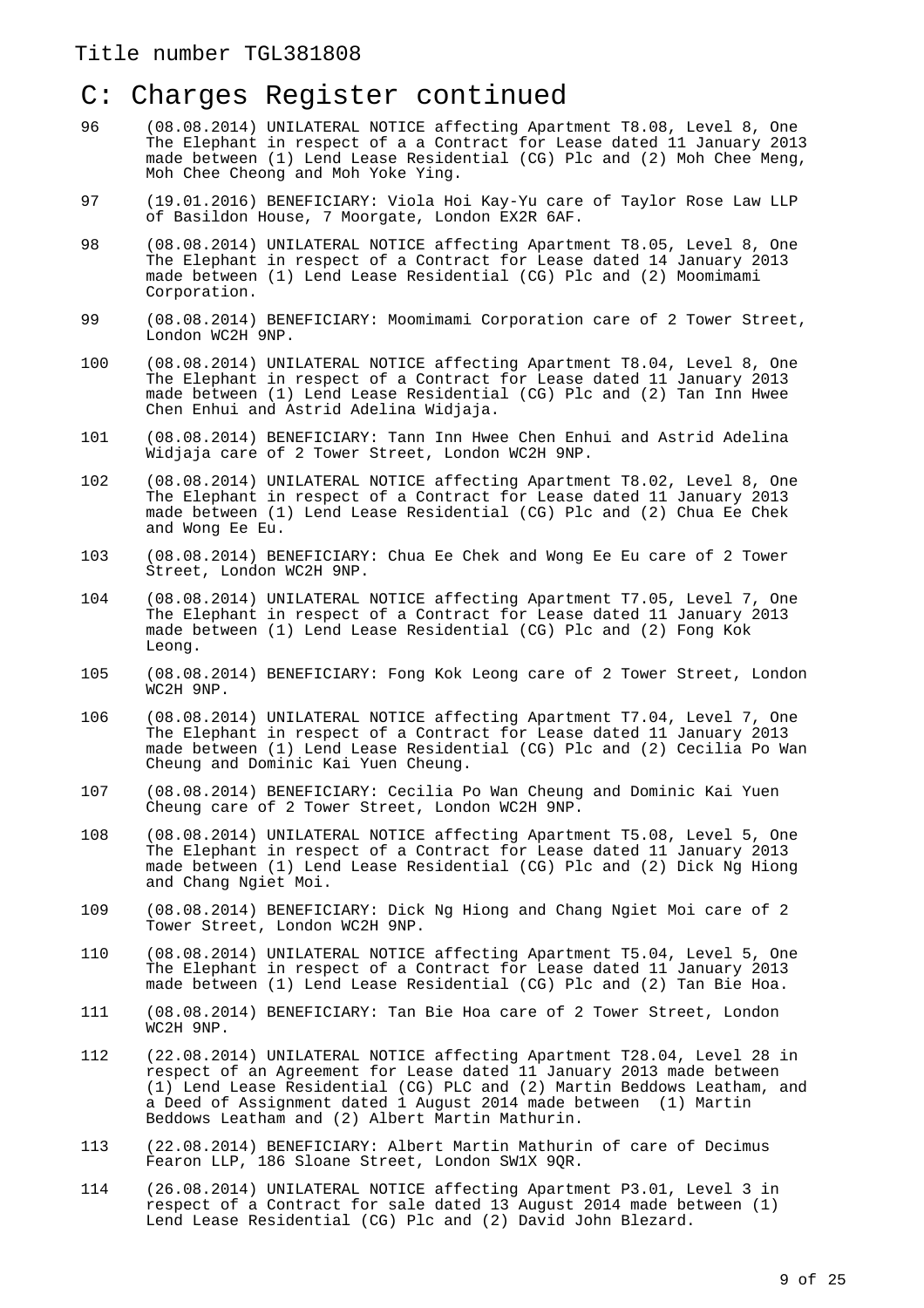NOTE: Copy filed.

- 115 (26.08.2014) BENEFICIARY: David John Blezard care of Clyde & Co LLP, The St Botolph Building, 138 Houndsditch, London EC3A 7AR.
- 116 (10.09.2014) UNILATERAL NOTICE affecting Apartment P2.01 One the Elephant in respect of an Agreement to Purchase dated 3 September 2014 made between (1) Lend Lease Residential (CG) PLC and (2) Dominic Sivyer.
- 117 (10.09.2014) BENEFICIARY: Dominic Sivyer of care of Herrington & Carmichael LLP, Waters Edge, Riverside Way, Watchmoor Park, Camberley GU15 3YL.
- 118 (10.09.2014) UNILATERAL NOTICE affecting Apartment P1.10 One the Elephant in respect of an Agreement to Purchase dated 29 July 2014 made between (1) Lend Lease Residential (CG) PLC and (2) Juliet Elizabeth Nayar.
- 119 (10.09.2014) BENEFICIARY: Juliet Elizabeth Nayar of care of Herrington & Carmichael LLP, Waters Edge, Riverside Way, Watchmoor Park, Camberley GU15 3YL.
- 120 (09.12.2014) The land is subject to rights reserved by a Lease dated 7 October 2014 for a term of 99 years commencing on 7 October 2014.

NOTE: Copy filed under TGL409699.

- 121 (27.01.2015) UNILATERAL NOTICE affecting Apartment T28.06, Level 28, One The Elephant in respect of an Assignment dated 22 October 2014 made between (1) Karl Sutaria and (2) Tag Yuxiang, Tag Sin Siew and Tag Yujie assigning a Contract dated 14 January 2013 made between (1) Lend Lease Residential Limited and (2) Tag Yuxiang, Tag Sin Siew and Tag Yujie for a sale of Apartment T28.06, Level 28, One The Elephant.
- 122 (27.01.2015) BENEFICIARY: Karl Sutaria care of Bircham Dyson Bell, 50 Broadway, London SW1 0BL.
- 123 (27.01.2015) UNILATERAL NOTICE affecting Apartment T3.04, Level 3, One The Elephant in respect of an Assignment dated 22 January 2015 made between (1) Ria Sandra Morgan and Mark James Morgan and (2) Kho Choon Joo assigning a Contract dated 11 January 2013 made between (1) Lend Lease Residential Limited and (2) Kho Choon Joo for a sale of Apartment T3.04, Level 3, One The Elephant.
- 124 (27.01.2015) BENEFICIARY: Ria Sandra Morgan and Mark James Morgan care of Bircham Dyson Bell, 50 Broadway, London SW1 0BL.
- 125 (26.02.2015) UNILATERAL NOTICE affecting Apartment T25.06, Level 25 and parking space 42, One the Elephant in respect of a Supplemental Agreement dated 11 February 2015 made between (1) Lend Lease Residential (CG) Plc and (2) Ho Siew Lan and others relating to an Agreement for Sale dated 29 April 2013.
- 126 (26.02.2015) BENEFICIARY: Ho Siew Lan of 33 Liang Seah Street, #05-01 Singapore 189054 and care of Simmons & Simmons LLP of One Linear Park, Temple Quay, Bristol BS2 0PS, Lim Aileen of 26 Jalam Rendang, Singapore 428357 and care of Simmons & Simmons LLP, One Linear Park, Temple Quay, Bristol BS2 0PS, Chong Ho Fah of 36 Woo Mon Chew Rd, Singapore 455106 and care of Simmons & Simmons LLP, One Linear Park, Temple Quay, Bristol BS2 0PS and Fong Cheng Hong of 6 Alexandra View, #01-03, Singapore 158746 and care of Simmons & Simmons LLP, One Linear Park, Temple Quay, Bristol BS2 0PS.
- 127 (25.06.2015) UNILATERAL NOTICE affecting Apartment T17.05, Level 17, One The Elephant in respect of a Deed of Assignment dated 5 June 2015 made between (1) Liew Wan Chun and Kwa Chye Hoon and (2) Germaine Antony Arnold and Nicola Slater assigning the benefit of an Agreement to Purchase dated 18 January 2013 made between (1) Lend Lease Residential (CH) Plc and (2) Liew Wan Chun and Kwa Chye Hoon.
- 128 (25.06.2015) BENEFICIARY: Germaine Antony Arnold and Nicola Slater of Flat 9, Balppa House, 57-61 Newington Causeway, London, SE1 6BD and care of Ola Leslie Solicitors, 60 Borough High Street, London Bridge, SE1 1XF.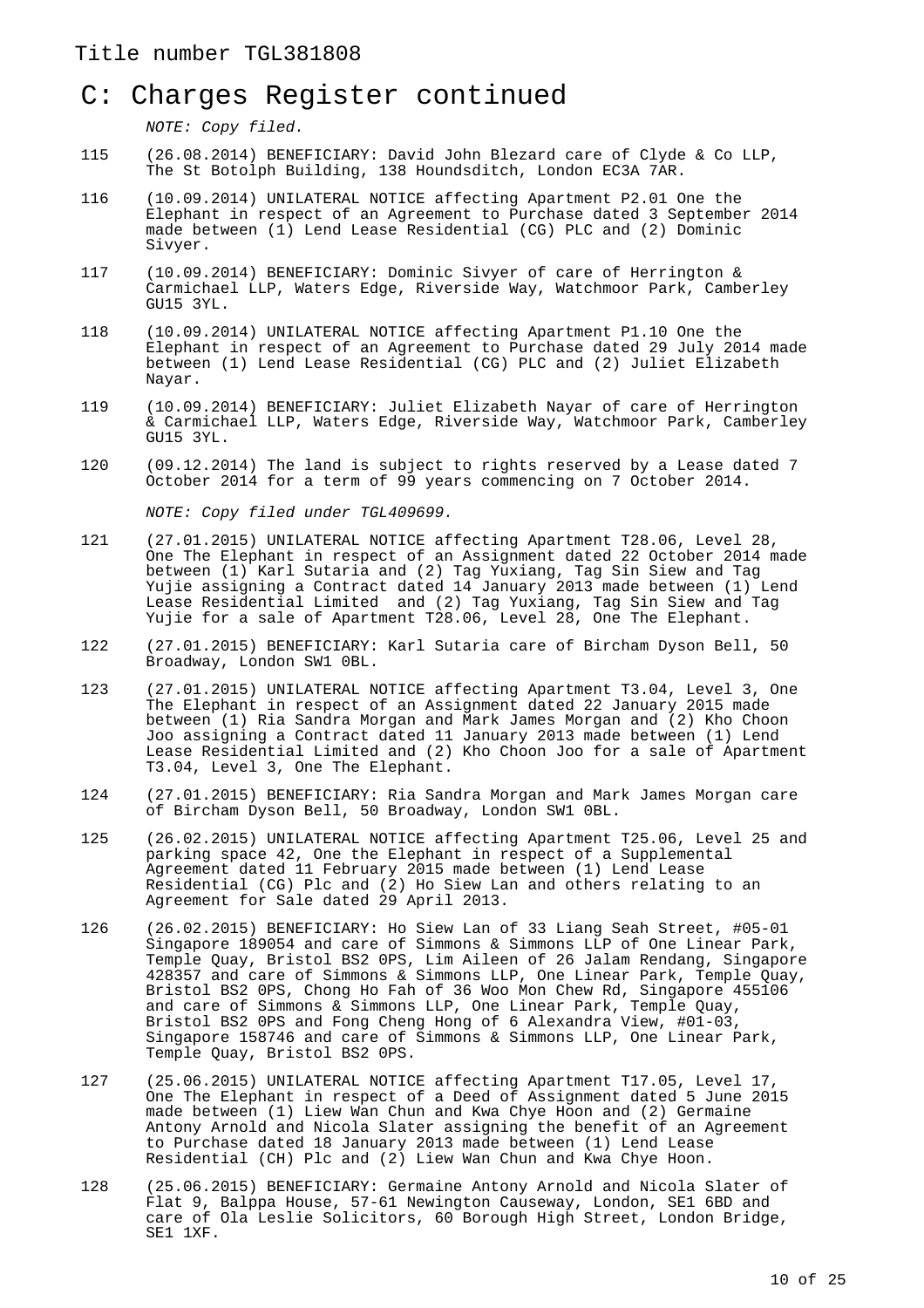# C: Charges Register continued

- 129 (15.01.2016) ENTRY CANCELLED on 6 September 2016.
- 130 (15.01.2016) ENTRY CANCELLED on 6 September 2016.
- 131 (03.02.2016) ENTRY CANCELLED on 2 September 2016.
- 132 (12.04.2016) ENTRY CANCELLED on 2 September 2016.
- 133 (18.03.2016) UNILATERAL NOTICE affecting Unit 3 of the Pavilion in respect of an option agreement for a lease dated 25 January 2016 made beween (1) Lend Lease (Elephant & Castle) Retail Limited and (2) Chase Evans Residential Limited.
- 134 (18.03.2016) BENEFICIARY: Chase Evans Residential Limited (Co. Regn. No. 03664031) of 320 Westferry Road, London E14 3QL.
- 135 (11.07.2016) The lease of The Energy Centre dated 10 June 2016 made between (1) Lend Lease Residential (Cg) Plc and (2) E.ON Energy Solutions Limited referred to in the schedule of leases hereto contains restrictive covenants by the landlord.
- 136 (12.07.2016) UNILATERAL NOTICE affecting Apartment T26.04, One the Elephant and Castle, in respect of a Deed of Assignment dated 4 July 2016 made between (1) Jinga Chen and (2) Sway Capital Limited to assign a contract to purchase dated 4 July 2016 made between (1) Lend Lease residential (CG) Plc and (2) Jinga Chen.
- 137 (12.07.2016) BENEFICIARY: Sway Capital Limited care of Seddons, 5 Portman Square, London W1H 6NT, DX9061 West End. (Reference RJM/229394.001.

## Schedule of notices of leases

| 1              | 27.05.2014<br>1.                    | Electricity substation,<br>Elephant & Castle                                                                          | 21.05.2014<br>99 years from<br>and including<br>21.05.2014 | TGL399953        |
|----------------|-------------------------------------|-----------------------------------------------------------------------------------------------------------------------|------------------------------------------------------------|------------------|
|                |                                     | NOTE 1: The lease excludes the subsoil below a depth of 2 metres and<br>the external walls, ceilings and foundations. |                                                            |                  |
|                | mentioned.                          | NOTE 2: The lease contains an option to renew upon the terms therein                                                  |                                                            |                  |
|                | granted by this lease.              | NOTE 3: See entry in the Charges Register relating to the rights                                                      |                                                            |                  |
| $\overline{2}$ | 08.06.2016<br>2 (part<br>$of$ : 3:4 | Units 1 to 4 (Ground Floor)                                                                                           | 13.05.2016<br>250 years from<br>13.5.2016                  | <b>TGL449501</b> |
| 3              | 04.07.2016<br>$5$ (part of )        | Apartment 2407, 1 St<br>Gabriel Walk (twenty fourth 250 years from<br>floor)                                          | 29.06.2016<br>01/01/2016                                   | <b>TGL451050</b> |
|                | terrace (if any).                   | NOTE: The lease grants the exclusive use of the adjoining balcony or                                                  |                                                            |                  |
| 4              | 05.07.2016<br>$6$ (part of)         | Apartment 803, 1 St Gabriel 28.06.2016<br>5 (part of) : Walk (eighth floor)                                           | 250 years from<br>01/01/2016                               | <b>TGL451102</b> |
|                | terrace (if any).                   | NOTE: The lease grants the exclusive use of the adjoining balcony or                                                  |                                                            |                  |
| 5              | 05.07.2016<br>7 (part of)           | Apartment 2505, 1 St 28.06.2016<br>5 (part of) : Gabriel Walk (twenty fifth 250 years from<br>floor)                  | 01/01/2016                                                 | <b>TGL451105</b> |
|                | terrace (if any)                    | NOTE: The lease grants the exclusive use of the adjoining balcony or                                                  |                                                            |                  |
| 6              |                                     | 06.07.2016 Apartment 1805, 1 St<br>5 (part of) : Gabriel Walk (eighteenth<br>7 (part of) floor)                       | 28.06.2016<br>250 years from<br>01/01/2016                 | <b>TGL451189</b> |
|                | terrace (if any)                    | NOTE: The lease grants the exclusive use of the adjoining balcony or                                                  |                                                            |                  |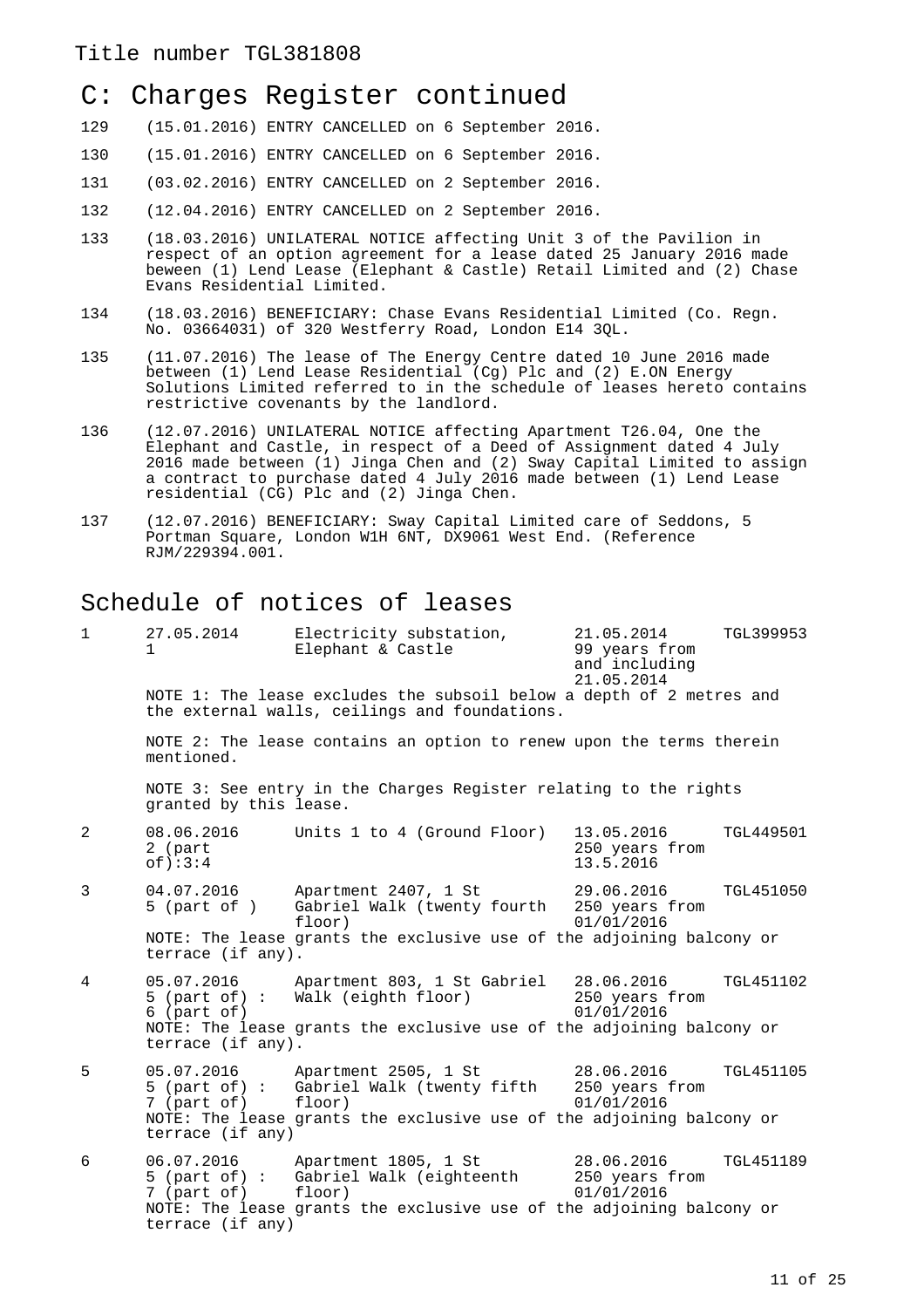# Schedule of notices of leases continued

| 7  | 06.07.2016<br>5 (part of) $\mathfrak i$<br>$6$ (part of)        | Apartment 402, 1 St Gabriel 29.06.2016<br>Walk (fourth floor)<br>NOTE: The lease grants the exclusive use of the adjoining balcony or                                               | TGL451248<br>250 years from<br>01/01/2016                                                               |
|----|-----------------------------------------------------------------|-------------------------------------------------------------------------------------------------------------------------------------------------------------------------------------|---------------------------------------------------------------------------------------------------------|
| 8  | terrace (if any)<br>07.07.2016<br>$6$ (part of)                 | Apartment 1002, 1 St<br>5 (part of): Gabriel Walk (tenth floor) 250 years from<br>NOTE: The lease grants the exclusive use of the adjoining balcony or                              | 01.07.2016<br><b>TGL451281</b><br>01/01/2016                                                            |
|    | terrace (if any)                                                |                                                                                                                                                                                     |                                                                                                         |
| 9  | 7 (part of)<br>terrace (if any).                                | 01.07.2016 Apartment 1305, 1 St<br>5 (part of) ; Gabriel Walk (thirteenth<br>floor)<br>NOTE: The lease grants the exclusive use of the adjoining balcony or                         | 24.06.2016<br>TGL451369<br>250 years from<br>01/01/2016                                                 |
| 10 | 11.07.2016<br>4 (part of)<br>terrace (if any)                   | Apartment 1008, 1 St<br>5 (part of) ; Gabriel Walk (tenth floor)<br>NOTE: The lease grants the exclusive use of the adjoining balcony or                                            | 27.06.2016<br><b>TGL451500</b><br>250 years from<br>01/01/2016                                          |
| 11 | 11.07.2016<br>5 (part of)                                       | The Energy Centre, St<br>Gabriel Walk                                                                                                                                               | 10.06.2016<br><b>TGL451542</b><br>From and<br>including<br>10/06/2016 to<br>and including<br>18/12/2016 |
|    | restrictive covenants.                                          | NOTE: See entry in the Charges Register relating to landlord's                                                                                                                      |                                                                                                         |
| 12 | 6 (part of)<br>terrace (if any).                                | 12.07.2016 Apartment 3601, 1 St<br>5 (part of) : Gabriel Walk (thirty sixth 250 years from<br>floor)<br>NOTE: The lease grants the exclusive use of the adjoining balcony or        | 24.06.2016<br><b>TGL451615</b><br>01/01/2016                                                            |
| 13 | 6 (part of)<br>terrace (if any).                                | 12.07.2016 Apartment 3501, 1 St<br>5 (part of): Gabriel Walk (thirty fifth<br>floor)<br>NOTE: The lease grants the exclusive use of the adjoining balcony or                        | 24.06.2016<br>TGL451617<br>250 years from<br>01/01/2016                                                 |
| 14 | 13.07.2016<br>$5$ (part of)<br>terrace (if any).                | Apartment 301, 1 St Gabriel<br>4 (part of): Walk (third floor)<br>NOTE: The lease grants the exclusive use of the adjoining balcony or                                              | 05.07.2016<br>TGL451664<br>250 years from<br>01/01/2016                                                 |
| 15 | 7 (part of) floor)<br>terrace (if any).                         | 13.07.2016    Apartment 2104, 1 St    27.06.2016<br>5 (part of) : Gabriel Walk (twenty first 250 years from<br>NOTE: The lease grants the exclusive use of the adjoining balcony or | TGL451671<br>01/01/2016                                                                                 |
| 16 | 13.07.2016<br>5 (part of)                                       | Apartment 1706, 1 St<br>Gabriel Walk (seventeenth<br>floor)                                                                                                                         | 27.06.2016<br>TGL451707<br>250 years from<br>01/01/2016                                                 |
|    | terrace (if any).                                               | NOTE: The lease grants the exclusive use of the adjoining balcony or                                                                                                                |                                                                                                         |
| 17 | 13.07.2016<br>4 (part of) :<br>5 (part of)<br>terrace (if any). | Apartment 501, 1 St Gabriel<br>Walk (fifth floor)<br>NOTE: The lease grants the exclusive use of the adjoining balcony or                                                           | 07.07.2016<br>TGL451718<br>250 years from<br>01/01/2016                                                 |
| 18 | 13.07.2016<br>6 (part of)<br>terrace (if any).                  | Apartment 2903, 1 St<br>5 (part of) : Gabriel Walk (twenty ninth 250 years from<br>floor)<br>NOTE: The lease grants the exclusive use of the adjoining balcony or                   | 23.06.2016<br>TGL451728<br>01/01/2016                                                                   |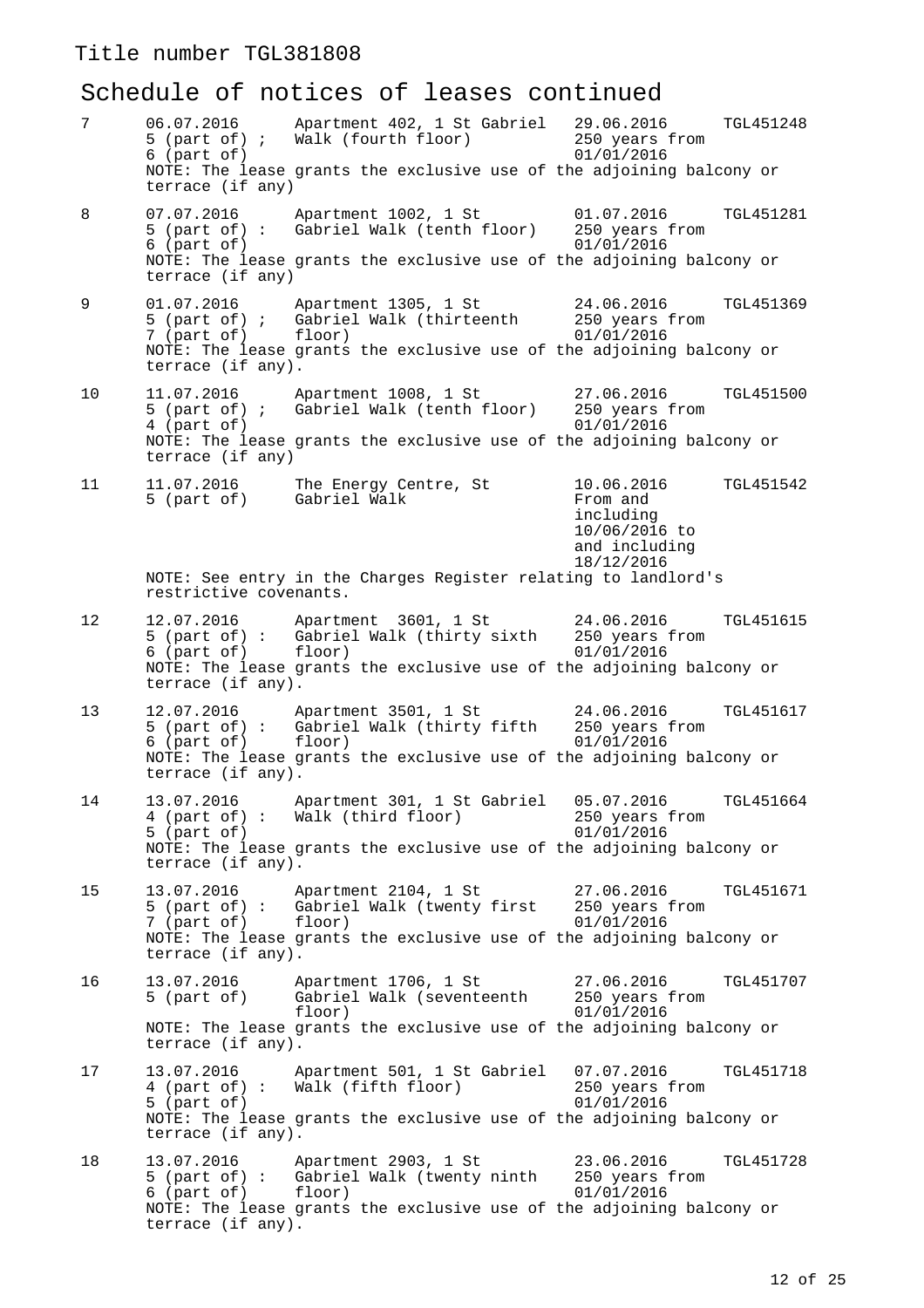# Schedule of notices of leases continued

| 19 | 14.07.2016<br>$5$ (part of)<br>terrace (if any).                | Apartment 601, 1 St Gabriel 07.07.2016<br>4 (part of) : Walk (sixth floor)<br>NOTE: The lease grants the exclusive use of the adjoining balcony or                                                     | TGL451785<br>250 years from<br>01/01/2016               |
|----|-----------------------------------------------------------------|--------------------------------------------------------------------------------------------------------------------------------------------------------------------------------------------------------|---------------------------------------------------------|
| 20 | 6 (part of)<br>terrace (if any).                                | 14.07.2016 Apartment 3402, 1 St 07.07.2016 TGL451835<br>(5 part of) : Gabriel Walk (thirty fourth 250 years from<br>floor)<br>NOTE: The lease grants the exclusive use of the adjoining balcony or     | 01/01/2016                                              |
| 21 | 6 (part of) floor)<br>terrace (if any).                         | 15.07.2016 Apartment 3002, 1 St<br>5 (part of) : Gabriel Walk (thirtieth 250 years from<br>NOTE: The lease grants the exclusive use of the adjoining balcony or                                        | 11.07.2016<br>TGL451871<br>01/01/2016                   |
| 22 | terrace (if any).                                               | NOTE: The lease grants the exclusive use of the adjoining balcony or                                                                                                                                   | TGL451964                                               |
| 23 | 5 (part of)<br>terrace (if any).                                | 18.07.2016     Apartment 2508, 1 St         06.07.2016<br>4 (part of) :  Gabriel Walk (twenty fifth   250 years from<br>floor)<br>NOTE: The lease grants the exclusive use of the adjoining balcony or | TGL451973<br>01/01/2016                                 |
| 24 | 6 (part of) floor)<br>terrace (if any).                         | 20.07.2016 Apartment 1502, 1 St<br>5 (part of) : Gabriel Walk (fifteenth 250 years from<br>NOTE: The lease grants the exclusive use of the adjoining balcony or                                        | 27.06.2016<br>TGL452224<br>01/01/2016                   |
| 25 | 21.07.2016<br>5 (part of)<br>terrace (if any).                  | Apartment 3201, 1 St 08.07.2016<br>Gabriel Walk (thirty second 250 years from<br>floor)<br>NOTE: The lease grants the exclusive use of the adjoining balcony or                                        | TGL452244<br>01/01/2016                                 |
| 26 | 21.07.2016<br>$6$ (part of)<br>terrace (if any).                | Apartment 403, 1 St Gabriel<br>5 (part of): Walk (fourth floor)<br>NOTE: The lease grants the exclusive use of the adjoining balcony or                                                                | TGL452303<br>12.07.2016<br>250 years from<br>01/01/2016 |
| 27 | 21.07.2016<br>5 (part of) :<br>7 (part of)<br>terrace (if any). | Apartment 304, 1 St Gabriel<br>Walk (fourth floor)<br>NOTE: The lease grants the exclusive use of the adjoining balcony or                                                                             | 07.07.2016<br>TGL452334<br>250 years from<br>01/01/2016 |
| 28 | 22.07.2016<br>4 (part of) :<br>5 (part of)<br>terrace (if any). | Apartment 1701, 1 St<br>Gabriel Walk (seventeenth<br>floor)<br>NOTE: The lease grants the exclusive use of the adjoining balcony or                                                                    | 05.07.2016<br>TGL452373<br>250 years from<br>01/01/2016 |
| 29 | 22.07.2016<br>5 (part of)<br>terrace (if any).                  | Apartment 2708, 1 St<br>4 (part of) : Gabriel Walk (twenty<br>seventh floor)<br>NOTE: The lease grants the exclusive use of the adjoining balcony or                                                   | 05.07.2016<br>TGL452392<br>250 years from<br>01/01/2016 |
| 30 | 22.07.2016<br>5 (part of)<br>terrace (if any).                  | Apartment 3004, 1 St<br>Gabriel Walk (thirtieth<br>floor)<br>NOTE: The lease grants the exclusive use of the adjoining balcony or                                                                      | 23.06.2016<br>TGL452402<br>250 years from<br>01/01/2016 |
| 31 | 22.07.2016<br>$4$ (part of) :<br>5 (part of)                    | Apartment 1201, 1 St<br>Gabriel Walk (twelfth<br>floor)                                                                                                                                                | 29.06.2016<br>TGL452403<br>250 years from<br>01/01/2016 |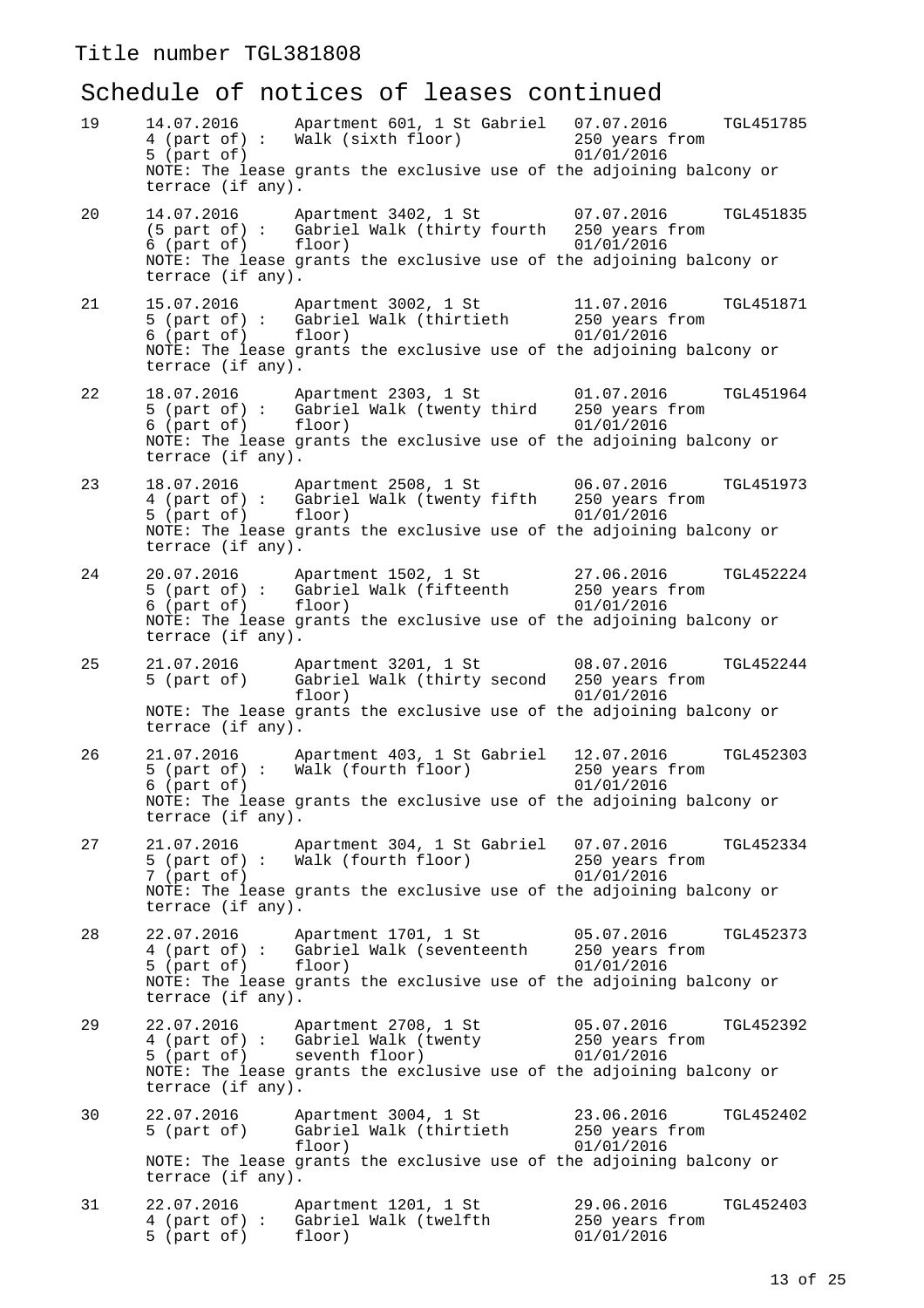## Schedule of notices of leases continued

NOTE: The lease grants the exclusive use of the adjoining balcony or terrace (if any).

| 32 | 22.07.2016<br>6 (part of)                             | Apartment 1702, 1 St<br>5 (part of): Gabriel Walk (seventeenth 250 years from<br>floor)                                                                                                           | 05.07.2016<br>01/01/2016                   | TGL452435        |
|----|-------------------------------------------------------|---------------------------------------------------------------------------------------------------------------------------------------------------------------------------------------------------|--------------------------------------------|------------------|
|    | terrace (if any).                                     | NOTE: The lease grants the exclusive use of the adjoining balcony or                                                                                                                              |                                            |                  |
| 33 | 25.07.2016<br>$6$ (part of)<br>terrace (if any).      | Apartment 503, 1 St Gabriel<br>5 (part of) : Walk (fifth floor)<br>NOTE: The lease grants the exclusive use of the adjoining balcony or                                                           | 05.07.2016<br>250 years from<br>01/01/2016 | <b>TGL452515</b> |
| 34 | 6 (part of)<br>terrace (if any).                      | 25.07.2016 Apartment 2702, 1 St<br>5 (part of) : Gabriel Walk (twenty<br>seventh floor)<br>NOTE: The lease grants the exclusive use of the adjoining balcony or                                   | 08.07.2016<br>250 years from<br>01/01/2016 | TGL452532        |
| 35 | 25.07.2016<br>5 (part of)                             | Apartment 706, 1 St Gabriel<br>Walk (seventh floor)                                                                                                                                               | 28.06.2016<br>250 years from<br>01/01/2016 | <b>TGL452580</b> |
|    | terrace (if any).                                     | NOTE: The lease grants the exclusive use of the adjoining balcony or                                                                                                                              |                                            |                  |
| 36 | 26.07.2016<br>5 (part of)                             | Apartment 807, 1 St Gabriel 28.06.2016<br>Walk (eighth floor)<br>NOTE: The lease grants the exclusive use of the adjoining balcony or                                                             | 250 years from<br>01/01/2016               | TGL452627        |
|    | terrace (if any).                                     |                                                                                                                                                                                                   |                                            |                  |
| 37 | 7 (part of)<br>terrace (if any).                      | 26.07.2016    Apartment 3205, 1 St    04.07.2016<br>5 (part of) : Gabriel Walk (thirty second    250 years from<br>floor)<br>NOTE: The lease grants the exclusive use of the adjoining balcony or | 01/01/2016                                 | TGL452665        |
| 38 | 26.07.2016<br>terrace (if any).                       | Apartment 2705, 1 St<br>5 (part of) : Gabriel Walk (twenty<br>7 (part of) seventh floor)<br>NOTE: The lease grants the exclusive use of the adjoining balcony or                                  | 23.06.2016<br>250 years from<br>01/01/2016 | TGL452675        |
| 39 | 26.07.2016<br>5 (part of) floor)<br>terrace (if any). | Apartment 2108, 1 St<br>4 (part of) : Gabriel Walk (twenty first 250 years from<br>NOTE: The lease grants the exclusive use of the adjoining balcony or                                           | 01.07.2016<br>01/01/2016                   | TGL452678        |
| 40 | 26.07.2016<br>5 (part of)<br>terrace (if any).        | Apartment 2507, 1 St<br>floor)<br>NOTE: The lease grants the exclusive use of the adjoining balcony or                                                                                            | 24.06.2016<br>01/01/2016                   | TGL452691        |
| 41 | 27.07.2016<br>5 (part of)                             | Apartment 707, 1 St Gabriel<br>Walk (seventh floor)                                                                                                                                               | 29.06.2016<br>250 years from<br>01/01/2016 | TGL452733        |
|    | terrace (if any).                                     | NOTE: The lease grants the exclusive use of the adjoining balcony or                                                                                                                              |                                            |                  |
| 42 | 27.07.2016<br>5 (part of)                             | Apartment 2808, 1 St<br>4 (part of): Gabriel Walk (eighth floor) 250 years from<br>NOTE: The lease grants the exclusive use of the adjoining balcony or                                           | 05.07.2016<br>01/01/2016                   | TGL452760        |
| 43 | terrace (if any).<br>28.07.2016<br>7 (part of)        | Apartment 1004, 1 St<br>5 (part of): Gabriel Walk (tenth floor)                                                                                                                                   | 29.06.2016<br>250 years from<br>01/01/2016 | TGL452804        |
|    | terrace (if any).                                     | NOTE: The lease grants the exclusive use of the adjoining balcony or                                                                                                                              |                                            |                  |
| 44 | 28.07.2016                                            | Apartment 1007, 1 St                                                                                                                                                                              | 24.06.2016                                 | TGL452857        |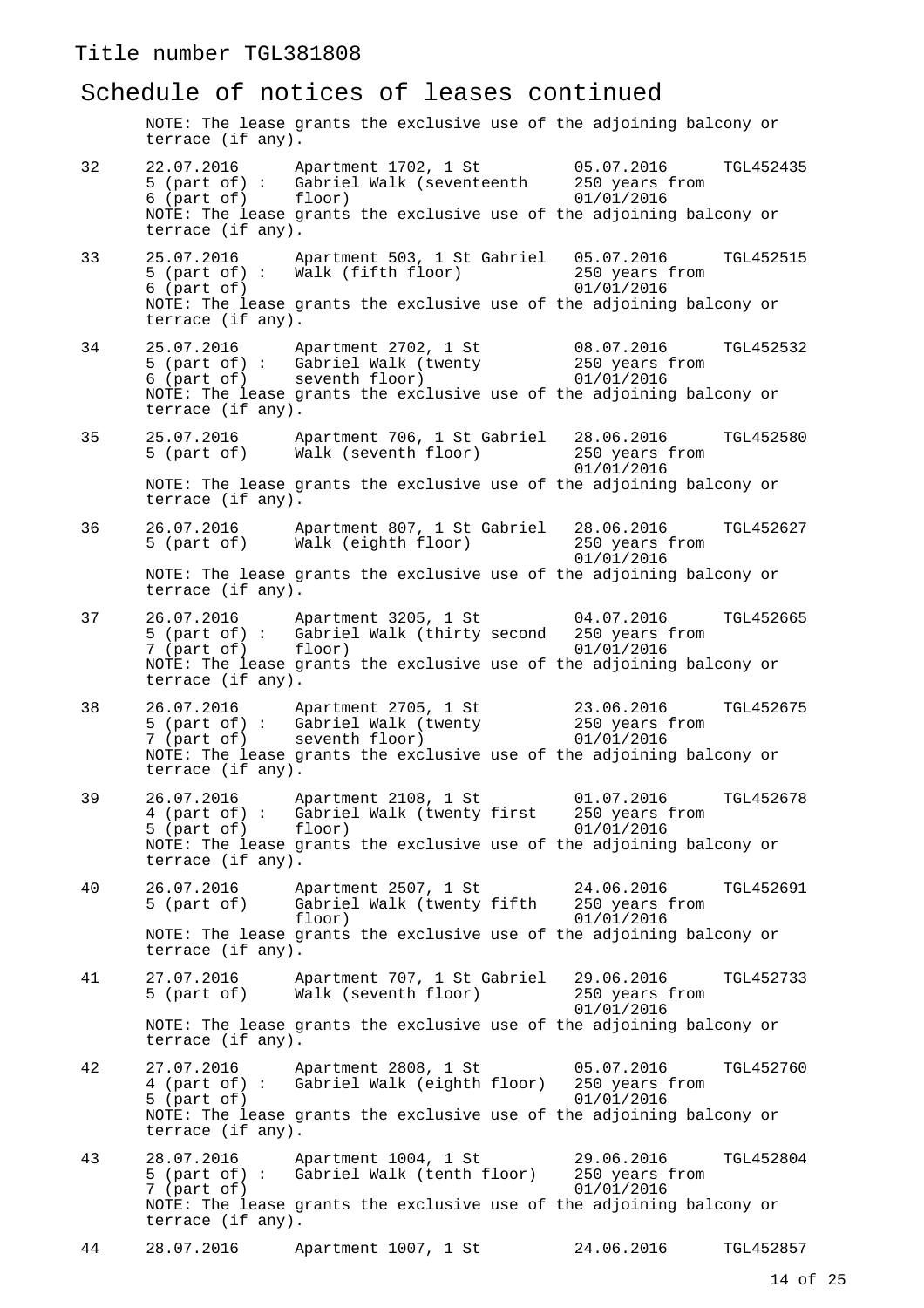#### Schedule of notices of leases continued

5 (part of) Gabriel Walk (tenth floor) 250 years from 01/01/2016 NOTE: The lease grants the exclusive use of the adjoining balcony or terrace (if any). 45 28.07.2016 Apartment 2003, 1 St 24.06.2016 TGL452883 Gabriel Walk (twentieth<br>floor)  $01/01/2016$ NOTE: The lease grants the exclusive use of the adjoining balcony or terrace (if any). 46 28.07.2016 Apartment 2305, 1 St 24.07.2016 TGL452889 5 (part of) : Gabriel Walk (twenty third 250 years 1<br>7 (part of) floor) 01/01/2016  $7$  (part of) NOTE: The lease grants the exclusive use of the adjoining balcony or terrace (if any). 47 29.07.2016 Apartment 2101, 1 St 19.07.2016 TGL452972<br>4 (part of): Gabriel Walk (twenty first 250 years from 4 (part of) : Gabriel Walk (twenty first 250 years form of  $(1/01/2016$ 5 (part of) floor) NOTE: The lease grants the exclusive use of the adjoining balcony or terrace (if any). 48 29.07.2016 Apartment 2606, 1 St 23.06.2016 TGL452984 Gabriel Walk (twenty sixth floor)  $01/01/2016$ NOTE: The lease grants the exclusive use of the adjoining balcony or terrace (if any). 49 29.07.2016 Apartment 2607, 1 St 27.06.2016 TGL452986<br>5 (part of) Gabriel Walk (twenty sixth 250 years from Gabriel Walk (twenty sixth<br>floor)  $01/01/2016$ NOTE: The lease grants the exclusive use of the adjoining balcony or terrace (if any). 50 01.08.2016 Apartment 602, 1 St Gabriel 13.07.2016 TGL453097 % Walk (sixth floor) 350 years from Walk (sixth floor) 250 years from 250 years from 250 years from 250 years from 250 years from 250 years from 250 years from 250 years from 250 years from 250 years from 250 years from 25  $6$  (part of) NOTE: The lease grants the exclusive use of the adjoining balcony or terrace (if any). 51 01.08.2016 Parking Space 43 (basement 13.07.2016 TGL453098 250 years from<br>01/01/2016 numbered 1 in brown on the supplementary plan to the title plan 52 01.08.2016 Apartment 3103, 1 St 29.06.2016 TGL453102 Gabriel Walk (thirty first 250 years f<br>floor) 01/01/2016  $6$  (part of) NOTE: The lease grants the exclusive use of the adjoining balcony or terrace (if any). 53 01.08.2016 Apartment 2403, 1 St 25.07.2016 TGL453112 5 (part of) : Gabriel Walk (twenty fourth 250 years from 6 (part of) floor) 01/01/2016 NOTE: The lease grants the exclusive use of the adjoining balcony or terrace (if any). 54 01.08.2016 Apartment 2703, 1 St 29.06.2016 TGL453116 5 (part of) : Gabriel Walk (twenty 250 years from 6 (part of) seventh floor) 01/01/2016 NOTE: The lease grants the exclusive use of the adjoining balcony or terrace (if any). 55 02.08.2016 Apartment 2603, 1 St 26.07.2016 TGL453163<br>5 (part of): Gabriel Walk (twenty sixth 250 years from 5 (part of) : Gabriel Walk (twenty sixth 250 years : 6 (part of) floor)  $6$  (part of) NOTE: The lease grants the exclusive use of the adjoining balcony or terrace (if any). 56 02.08.2016 Apartment 1803, 1 St 08.07.2016 TGL453219 5 (part of) : Gabriel Walk (eighteenth 250 years from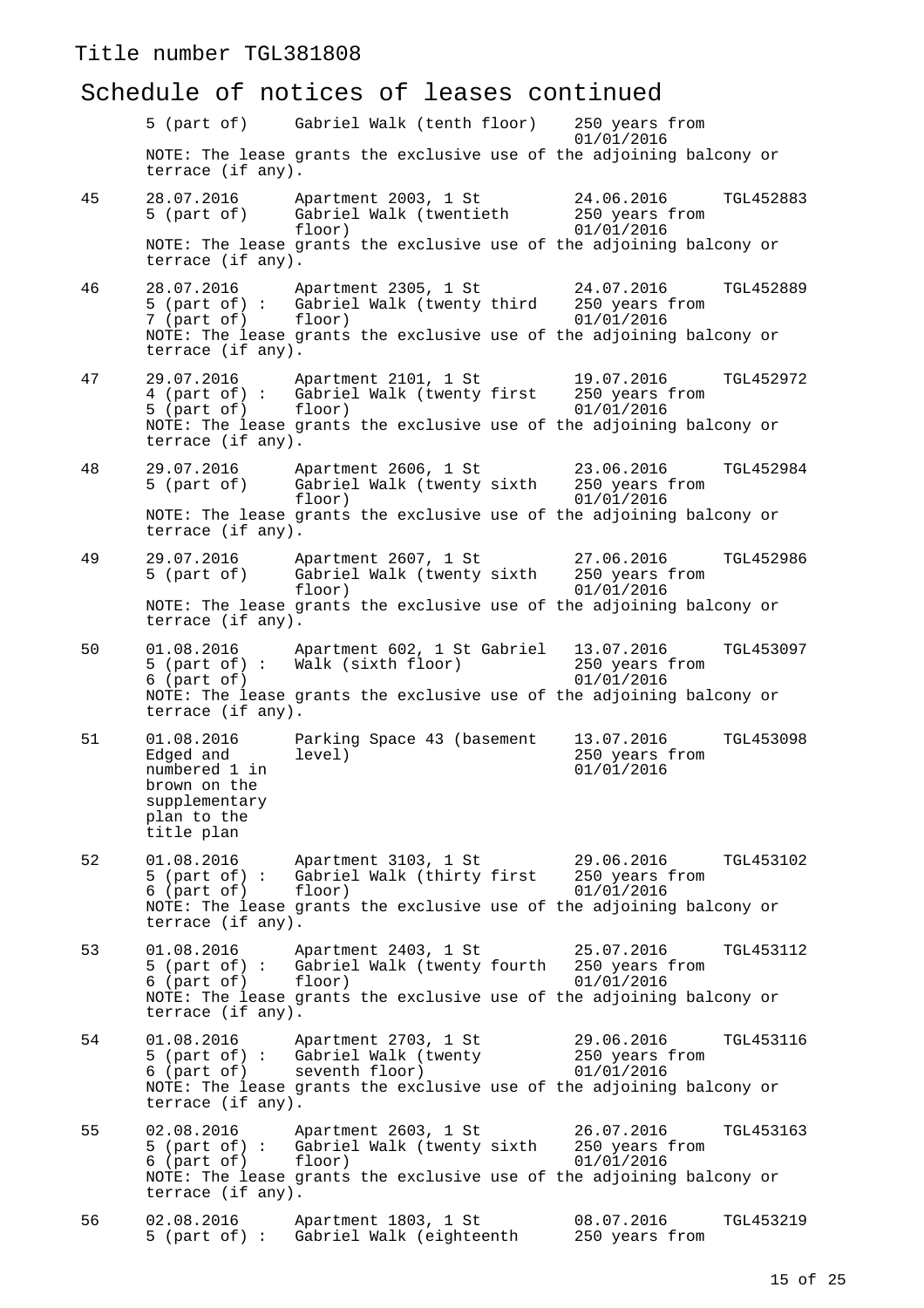#### Schedule of notices of leases continued

6 (part of) floor) 01/01/2016 NOTE: The lease grants the exclusive use of the adjoining balcony or terrace (if any). 57 03.08.2016 Apartment 908, 1 St Gabriel 06.07.2016 TGL453264<br>4 (part of): Walk (ninth floor) 250 years from 4 (part of) : Walk (ninth floor) 250 years from the part of) 250 years from 250 years from 250 years from 250 years from 250 years from 250 years from 250 years from 250 years from 250 years from 250 years from 250 years f  $5$  (part of) NOTE: The lease grants the exclusive use of the adjoining balcony or terrace (if any). 58 03.08.2016 Apartment 3001, 1 St 25.07.2016 TGL453269  $\begin{array}{ll}\n\text{Gabriel Walk (thirtieth} & 250 \text{ years} \\
\text{floor}) & 01/01/2016\n\end{array}$  $5$  (part of) NOTE: The lease grants the exclusive use of the adjoining balcony or terrace (if any). 59 03.08.2016 Apartment 2804, 1 St 05.07.2016 TGL453303<br>5 (part of): Gabriel Walk (twenty eighth 250 years from Gabriel Walk (twenty eighth 250 years :<br>floor)  $01/01/2016$  $7$  (part of) NOTE: The lease grants the exclusive use of the adjoining balcony or terrace (if any). 60 03.08.2016 Parking Space 17 (basement 05.07.2016 TGL453305  $250 \text{ years from}$ <br> $01/01/2016$ numbered 2 in brown on the supplementary plan to the title plan 61 03.08.2016 Apartment 1302, 1 St 29.06.2016 TGL453309<br>5 (part of): Gabriel Walk (thirteenth 250 years from Gabriel Walk (thirteenth 250 years floor 1  $6$  (part of) floor NOTE: The lease grants the exclusive use of the adjoining balcony or terrace (if any). 62 03.08.2016 Apartment 2905, 1 St 30.06.2016 TGL453312<br>5 (part of): Gabriel Walk (twenty ninth 250 years from 5 (part of) : Gabriel Walk (twenty ninth 7 (part of) floor) 01/01/2016 NOTE: The lease grants the exclusive use of the adjoining balcony or terrace (if any). 63 03.08.2016 Apartment 1401, 1 St 30.06.2016 TGL453315<br>4 (part of): Gabriel Walk (fourteenth 250 years from Gabriel Walk (fourteenth 250 years f<br>floor) 01/01/2016 5 (part of) NOTE: The lease grants the exclusive use of the adjoining balcony or terrace (if any). 64 03.08.2016 Apartment 1406, 1 St 30.06.2016 TGL453321<br>5 (part of) Gabriel Walk (fourteenth 250 years from 5 (part of) Gabriel Walk (fourteenth  $floor$ )  $01/01/2016$ NOTE: The lease grants the exclusive use of the adjoining balcony or terrace (if any). 65 04.08.2016 Apartment 3303, 1 St 29.06.2016 TGL453347 Gabriel Walk (thirty third 6 (part of) floor) 01/01/2016 NOTE: The lease grants the exclusive use of the adjoining balcony or terrace (if any). 66 04.08.2016 Apartment 502, 1 St Gabriel 04.07.2016 TGL453348 5 (part of) : Walk (fifth floor) 250 years from<br>6 (part of) 01/01/2016  $6$  (part of) NOTE: The lease grants the exclusive use of the adjoining balcony or terrace (if any). 67 04.08.2016 Apartment 3403, 1 St 30.06.2016 TGL453351<br>5 (part of): Gabriel Walk (thirty fourth 250 years from Gabriel Walk (thirty fourth 250 years :<br>floor) 01/01/2016  $6$  (part of) NOTE: The lease grants the exclusive use of the adjoining balcony or terrace (if any). 68 04.08.2016 Apartment 3101, 1 St 30.06.2016 TGL453394<br>5 (part of) Gabriel Walk (thirty first 250 years from Gabriel Walk (thirty first floor) 01/01/2016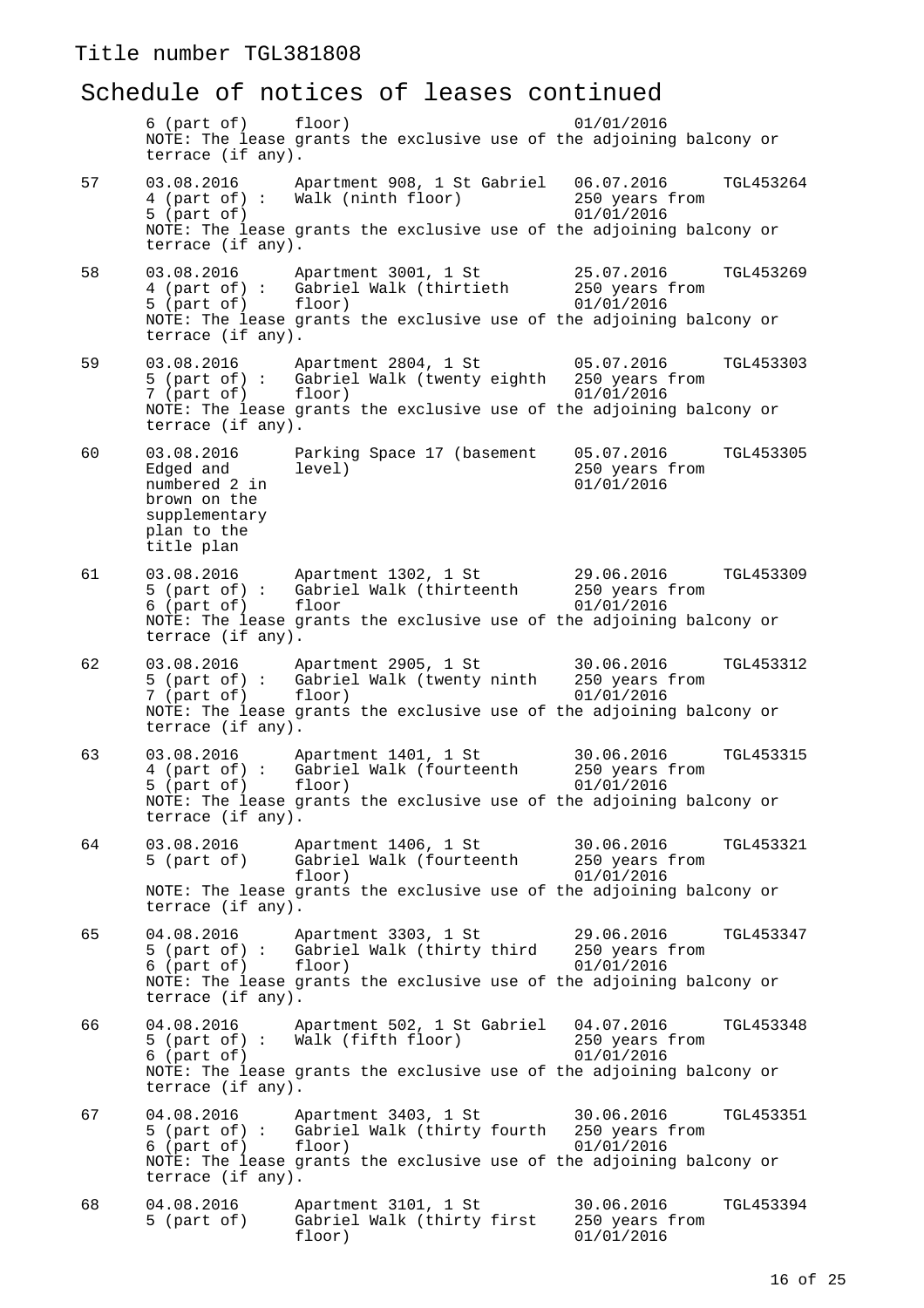terrace (if any).

Schedule of notices of leases continued NOTE: The lease grants the exclusive use of the adjoining balcony or terrace (if any). 69 04.08.2016 Parking Space 44 (basement 30.06.2016 TGL453394 250 years from<br>01/01/2016 numbered 7 in brown on the supplementary plan to the title plan NOTE: The lease grants the exclusive use of the adjoining balcony or terrace (if any). 70 04.08.2016 Apartment 2306, 1 St 30.06.2016 TGL453457<br>5 (part of) Gabriel Walk (twenty third 250 years from 5 (part of) Gabriel Walk (twenty third<br>floor)  $01/01/2016$ NOTE: The lease grants the exclusive use of the adjoining balcony or terrace (if any). 71 04.08.2016 Motorcycle parking space 1 30.06.2016 TGL453457 Edged and (basement level) 250 years from numbered 8 in 01/01/2016 brown on the supplementary plan to the title plan NOTE: The lease grants the exclusive use of the adjoining balcony or terrace (if any). 72 04.08.2016 Apartment 1707, 1 St 08.07.2016 TGL453472<br>5 (part of) Gabriel Walk (seventeenth 250 years from 5 (part of) Gabriel Walk (seventeenth  $f_{\text{loor}}$  $01/01/2016$ NOTE: The lease grants the exclusive use of the adjoining balcony or terrace (if any). 73 04.08.2016 Apartment 2704, 1 St 13.07.2016 TGL453485 Gabriel Walk (twenty and 7 (part seventh floor) 01/01/2016 of) NOTE: The lease grants the exclusive use of the adjoining balcony or terrace (if any). 74 04.08.2016 Apartment 2203, 1 St 15.07.2016 TGL453486 Gabriel Walk (twenty second  $250$  years floor)  $01/01/2016$ and 6 (part of) NOTE: The lease grants the exclusive use of the adjoining balcony or terrace (if any). 75 05.08.2016 Apartment 1407, 1 St 30.06.2016 TGL453556 5 (part of) Gabriel Walk (fourteenth 250 years from

 $01/01/2016$ NOTE: The lease grants the exclusive use of the adjoining balcony or terrace (if any).

76 05.08.2016 Apartment 1604, 1 St 27.06.2016 TGL453565 Gabriel Walk (sixteenth 250 years floor) 01/01/2016 and 7 (part  $\cap f$ ) NOTE: The lease grants the exclusive use of the adjoining balcony or

77 05.08.2016 Apartment 1107, 1 St 30.06.2016 TGL453567 5 (part of) Gabriel Walk (eleventh 250 years from floor) 01/01/2016 NOTE: The lease grants the exclusive use of the adjoining balcony or terrace (if any).

78 05.08.2016 Apartment 1205, 1 St 25.07.2016 TGL453568 Gabriel Walk (twelfth  $250 \text{ years}$ <br>floor)  $01/01/2016$ and 7 (part of) NOTE: The lease grants the exclusive use of the adjoining balcony or terrace (if any).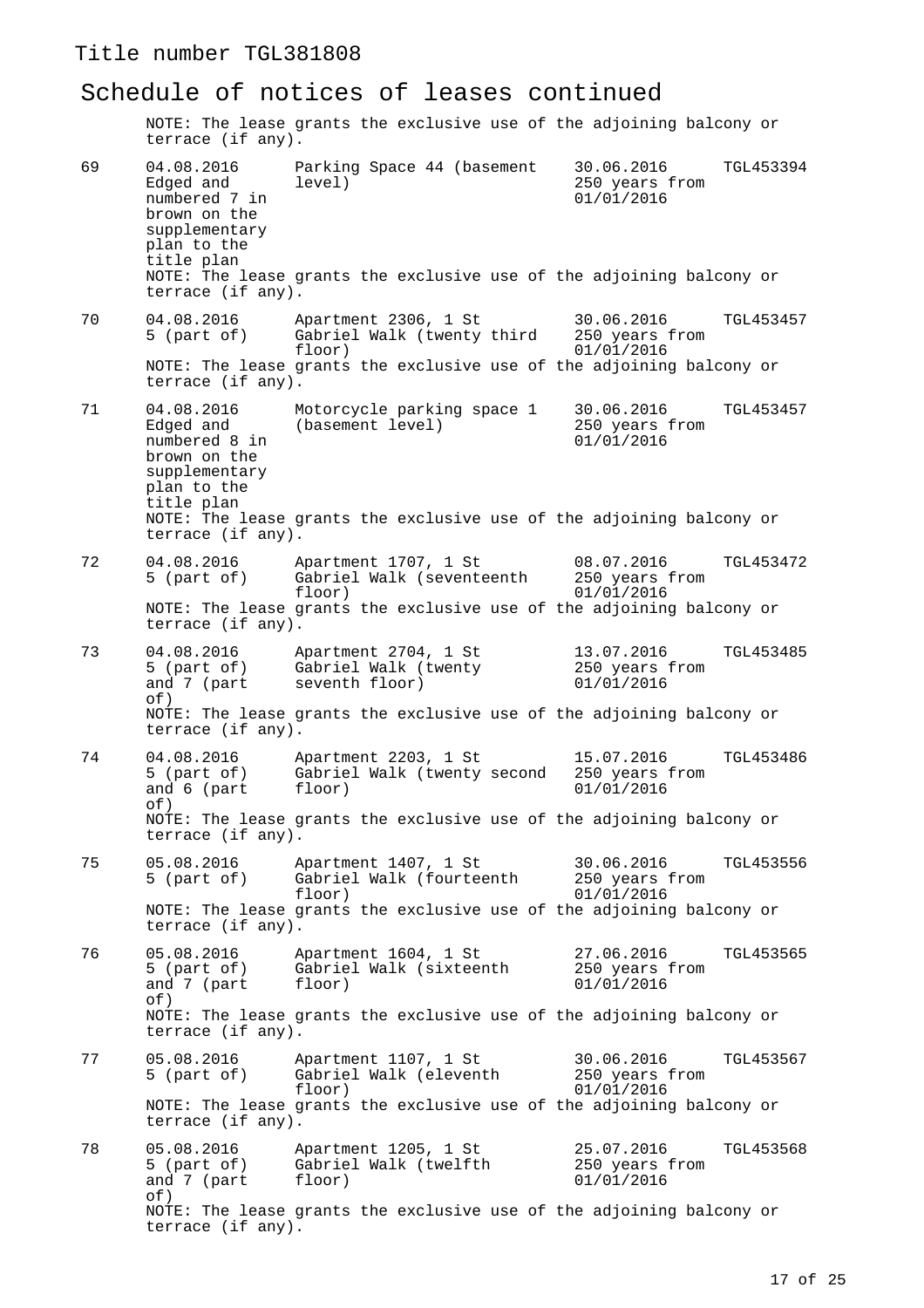# Schedule of notices of leases continued

| 79 | 05.08.2016<br>5 (part of)<br>and 7 (part<br>of)   | Apartment 704, 1 St Gabriel<br>Walk (seventh floor)                          | 11.07.2016<br>TGL453569<br>250 years from<br>01/01/2016 |
|----|---------------------------------------------------|------------------------------------------------------------------------------|---------------------------------------------------------|
|    | terrace (if any).                                 | NOTE: The lease grants the exclusive use of the adjoining balcony or         |                                                         |
| 80 | 05.08.2016<br>5 (part of)<br>and 7 (part<br>of)   | Apartment 2005, 1 St<br>Gabriel Walk (twentieth<br>floor)                    | 01.07.2016<br>TGL453573<br>250 years from<br>01/01/2016 |
|    | terrace (if any).                                 | NOTE: The lease grants the exclusive use of the adjoining balcony or         |                                                         |
| 81 | 05.08.2016<br>5 (part of)<br>and 7 (part<br>of)   | Apartment 2504, 1 St<br>Gabriel Walk (twenty fifth<br>floor)                 | 01.07.2016<br>TGL453584<br>250 years from<br>01/01/2016 |
|    | terrace (if any).                                 | NOTE: The lease grants the exclusive use of the adjoining balcony or         |                                                         |
| 82 | 08.08.2016<br>5 (part of)                         | Apartment 2707, 1 St<br>Gabriel Walk (twenty<br>seventh floor)               | 29.06.2016<br>TGL453694<br>250 years from<br>01/01/2016 |
|    | terrace (if any).                                 | NOTE: The lease grants the exclusive use of the adjoining balcony or         |                                                         |
| 83 | 08.08.2016<br>5 (part of)                         | Apartment 2806, 1 St<br>Gabriel Walk (twenty eighth 250 years from<br>floor) | 30.06.2016<br>TGL453749<br>01/01/2016                   |
|    | terrace (if any).                                 | NOTE: The lease grants the exclusive use of the adjoining balcony or         |                                                         |
| 84 | 08.08.2016<br>5 (part of)                         | Apartment 3401, 1 St<br>Gabriel Walk (thirty fourth<br>floor)                | 13.07.2016<br>TGL453785<br>250 years from<br>01/01/2016 |
|    | terrace (if any).                                 | NOTE: The lease grants the exclusive use of the adjoining balcony or         |                                                         |
| 85 | 08.08.2016<br>5 (part of)                         | Apartment 1506, 1 St<br>Gabriel Walk (fifteenth<br>floor)                    | 28.06.2016<br>TGL453797<br>250 years from<br>01/01/2016 |
|    | terrace (if any).                                 | NOTE: The lease grants the exclusive use of the adjoining balcony or         |                                                         |
| 86 | 08.08.2016<br>5 (part of)                         | Apartment 1006, 1 St<br>Gabriel Walk (tenth floor)                           | 28.06.2016<br>TGL453800<br>250 years from<br>01/01/2016 |
|    | terrace (if any).                                 | NOTE: The lease grants the exclusive use of the adjoining balcony or         |                                                         |
| 87 | 09.08.2016<br>$5$ (part of)                       | Apartment 2904, 1 St<br>Gabriel Walk (twenty ninth<br>floor)                 | 04.07.2016<br>TGL453827<br>250 years from<br>01/01/2016 |
|    | terrace (if any).;                                | NOTE: The lease grants the exclusive use of the adjoining balcony or         |                                                         |
| 88 | 09.08.2016<br>$5$ (part of)<br>and 6 (part<br>of) | Apartment 902, 1 St Gabriel<br>Walk (ninth floor)                            | 04.07.2016<br>TGL453829<br>250 years from<br>01/01/2016 |
|    | terrace (if any).                                 | NOTE: The lease grants the exclusive use of the adjoining balcony or         |                                                         |
| 89 | 09.08.2016<br>4 (part of)<br>and 5 (part<br>of)   | Apartment 1908, 1 St<br>Gabriel Walk (nineteenth<br>floor)                   | 04.07.2016<br>TGL453830<br>250 years from<br>01/01/2016 |
|    | terrace (if any).                                 | NOTE: The lease grants the exclusive use of the adjoining balcony or         |                                                         |
| 90 | 09.08.2016<br>5 (part of)                         | Apartment 1507, 1 St<br>Gabriel Walk (fifteenth<br>floor)                    | 27.06.2016<br>TGL453852<br>250 years from<br>01/01/2016 |
|    |                                                   | NOTE: The lease grants the exclusive use of the adjoining balcony or         |                                                         |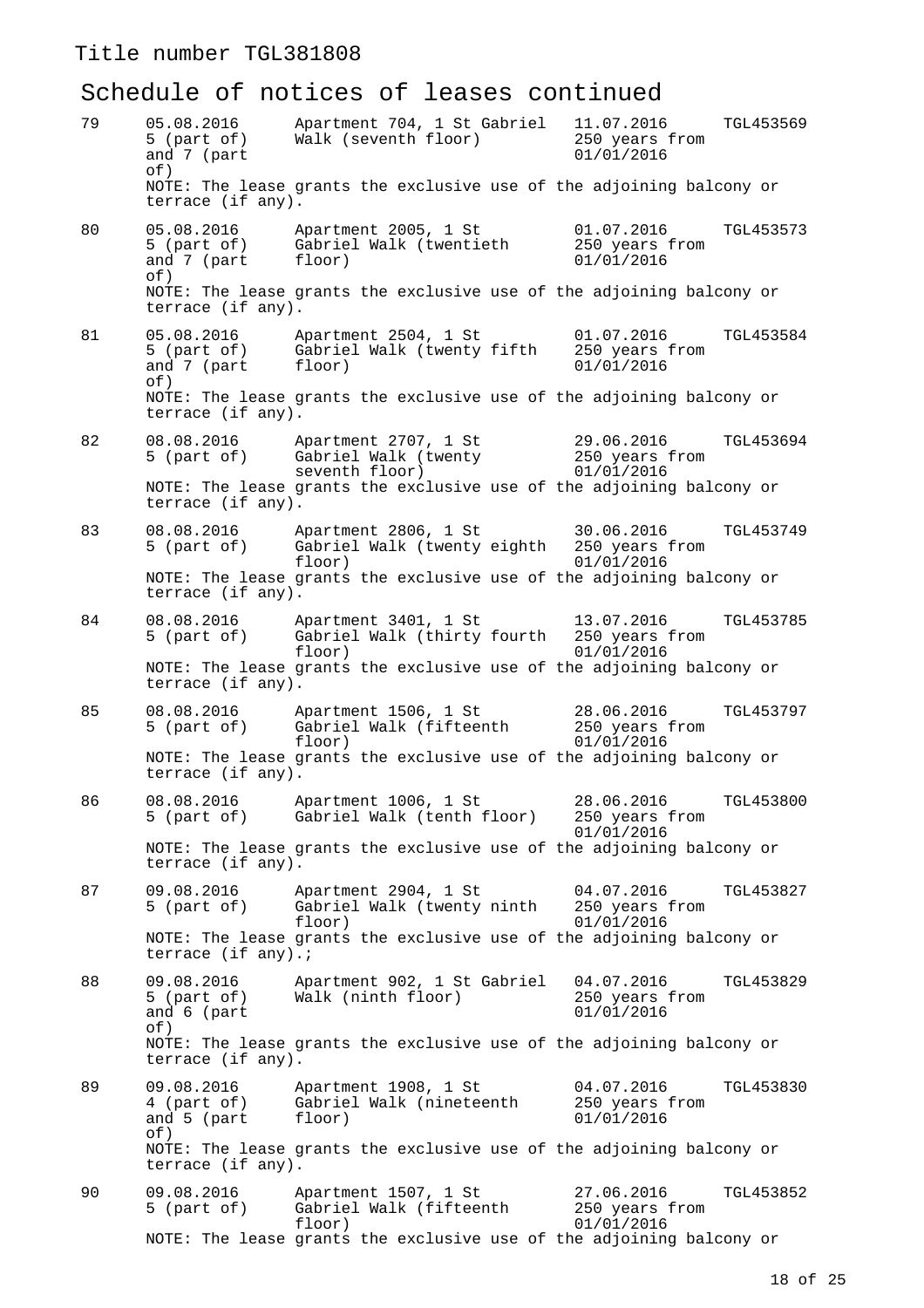# Schedule of notices of leases continued

terrace (if any).

| 91  | 09.08.2016<br>4 (part of)<br>and 5 (part<br>of) | Apartment 2301, 1 St<br>Gabriel Walk (twenty third<br>floor)         | 04.07.2016<br>250 years from<br>01/01/2016 | TGL453853 |
|-----|-------------------------------------------------|----------------------------------------------------------------------|--------------------------------------------|-----------|
|     | terrace (if any).                               | NOTE: The lease grants the exclusive use of the adjoining balcony or |                                            |           |
| 92  | 09.08.2016<br>5 (part of)                       | Apartment 1206, 1 St<br>Gabriel Walk (twelfth<br>floor)              | 06.07.2016<br>250 years from<br>01/01/2016 | TGL453855 |
|     | terrace (if any).                               | NOTE: The lease grants the exclusive use of the adjoining balcony or |                                            |           |
| 93  | 09.08.2016<br>5 (part of)<br>and 7 (part<br>of) | Apartment 905, 1 St Gabriel<br>Walk (ninth floor)                    | 06.07.2016<br>250 years from<br>01/01/2016 | TGL453856 |
|     | terrace (if any).                               | NOTE: The lease grants the exclusive use of the adjoining balcony or |                                            |           |
| 94  | 09.08.2016<br>5 (part of)<br>and 6 (part<br>of) | Apartment 1403, 1 St<br>Gabriel Walk (fourteenth<br>floor)           | 07.07.2016<br>250 years from<br>01/01/2016 | TGL453880 |
|     | terrace (if any).                               | NOTE: The lease grants the exclusive use of the adjoining balcony or |                                            |           |
| 95  | 09.08.2016<br>5 (part of)<br>and 6 (part<br>of) | Apartment 702, 1 St Gabriel<br>Walk (seventh floor)                  | 06.07.2016<br>250 years from<br>01/01/2016 | TGL453881 |
|     | terrace (if any).                               | NOTE: The lease grants the exclusive use of the adjoining balcony or |                                            |           |
| 96  | 09.08.2016<br>5 (part of)                       | Apartment 3305, 1 St<br>Gabriel Walk (thirty third<br>floor)         | 08.07.2016<br>250 years from<br>01/01/2016 | TGL453883 |
|     | terrace (if any).                               | NOTE: The lease grants the exclusive use of the adjoining balcony or |                                            |           |
| 97  | 09.08.2016<br>$5$ (part of)                     | Apartment 2107, 1 St<br>Gabriel Walk (twenty first<br>floor)         | 07.07.2016<br>250 years from<br>01/01/2016 | TGL453891 |
|     | terrace (if any).                               | NOTE: The lease grants the exclusive use of the adjoining balcony or |                                            |           |
| 98  | 09.08.2016<br>5 (part of)                       | Apartment 3301, 1 St<br>Gabriel Walk (thirty third<br>floor)         | 08.07.2016<br>250 years from<br>01/01/2016 | TGL453905 |
|     | terrace (if any).                               | NOTE: The lease grants the exclusive use of the adjoining balcony or |                                            |           |
| 99  | 09.08.2016<br>4 (part of)<br>and 5 (part<br>of) | Apartment 2308, 1 St<br>Gabriel Walk (twenty third<br>floor)         | 01.08.2016<br>250 years from<br>01/01/2016 | TGL453909 |
|     | terrace (if any).                               | NOTE: The lease grants the exclusive use of the adjoining balcony or |                                            |           |
| 100 | 10.08.2016<br>5 (part of)                       | Apartment 2006, 1 St<br>Gabriel Walk ( twentieth<br>floor)           | 08.07.2016<br>250 years from<br>01/01/2016 | TGL453956 |
|     | terrace (if any).                               | NOTE: The lease grants the exclusive use of the adjoining balcony or |                                            |           |
| 101 | 11.08.2016<br>5 (part of)                       | Apartment 3003, 1 St<br>Gabriel Walk ( thirteeth<br>floor)           | 15.07.2016<br>250 years from<br>01/01/2016 | TGL454021 |
|     | terrace (if any).                               | NOTE: The lease grants the exclusive use of the adjoining balcony or |                                            |           |
| 102 | 11.08.2016<br>5 (part of)                       | Apartment 104, 1 St Gabriel<br>Walk (first floor)                    | 07.07.2016<br>250 years from               | TGL454043 |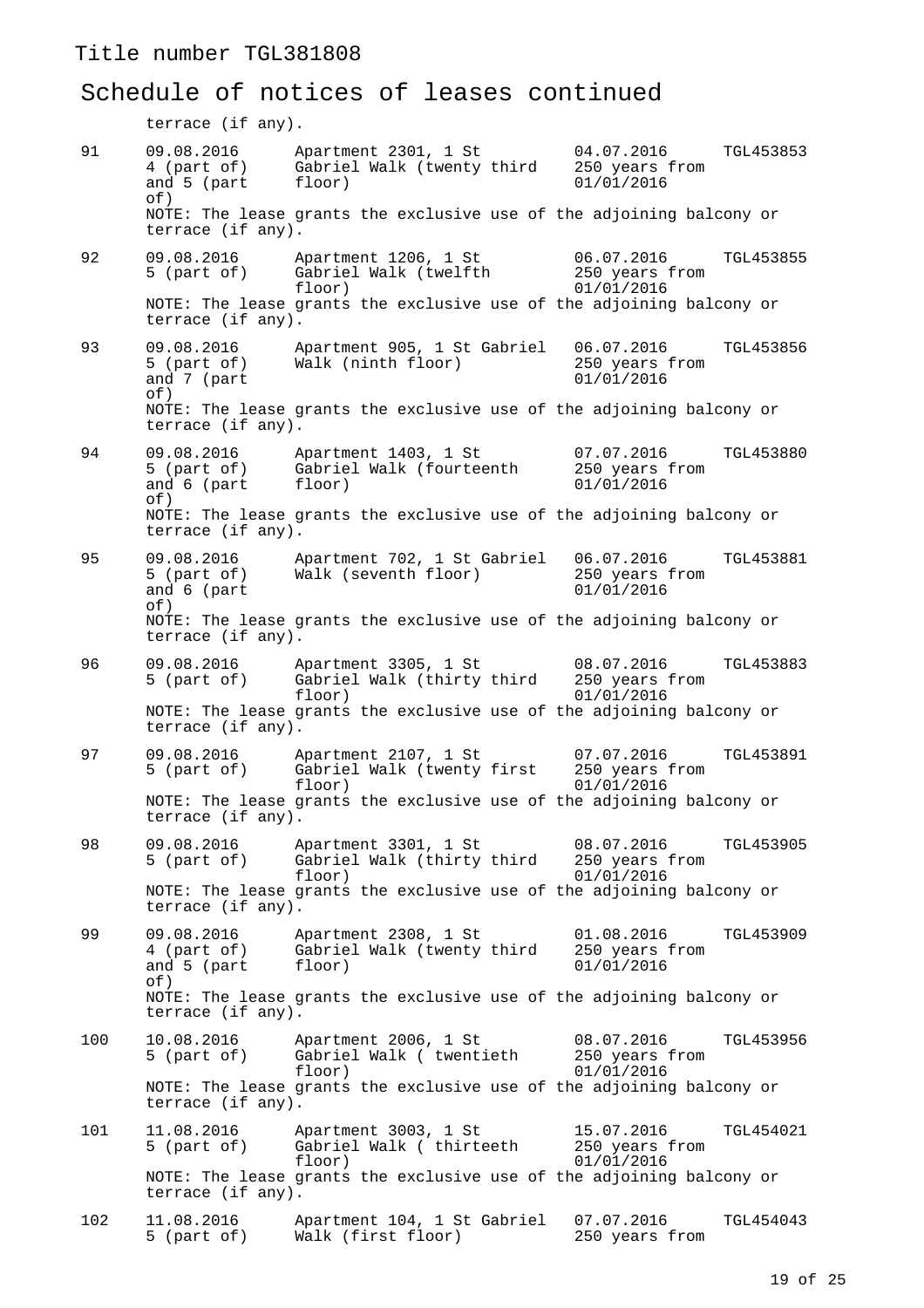#### Schedule of notices of leases continued

 01/01/2016 NOTE: The lease grants the exclusive use of the adjoining balcony or terrace (if any). 103 11.08.2016 Parking Space 14, 1 St 07.07.2016 TGL454044 Edged and Gabriel Walk (basement 250 years from<br>
numbered 3 in level) 01/01/2016 numbered 3 in brown on the supplementary plan to the title plan 104 11.08.2016 Apartment 3102, 1 St 08.07.2016 TGL454049 Gabriel Walk (thirty first 250 years floor)  $01/01/2016$ and 6 (part floor) of) NOTE: The lease grants the exclusive use of the adjoining balcony or terrace (if any). 105 11.08.2016 Parking Space 45, 1 St 08.07.2016 TGL454050 Edged and Gabriel Walk (basement 250 years from numbered 4 in level) 01/01/2016 brown on the supplementary plan to the title plan 106 11.08.2016 Apartment 2802, 1 St 20.07.2016 TGL454105<br>5 (part of) Gabriel Walk (twenty eigth 250 years from Gabriel Walk (twenty eigth  $250$  years floor)  $01/01/2016$ and 6 (part floor) of) NOTE: The lease grants the exclusive use of the adjoining balcony or terrace (if any). 107 12.08.2016 Apartment 2608, 1 St 01.08.2016 TGL454169 4 (part of) Gabriel Walk (twenty sixth 250 years from and 5 (part of) NOTE: The lease grants the exclusive use of the adjoining balcony or terrace (if any). 108 12.08.2016 Apartment 2103, 1 St 23.06.2016 TGL454182<br>5 (part of) Gabriel Walk (twenty first 250 years from Gabriel Walk (twenty first 250 years floor)  $01/01/2016$ and 6 (part of) NOTE: The lease grants the exclusive use of the adjoining balcony or terrace (if any). 109 15.08.2016 Apartment 1106, 1 St 12.07.2016 TGL454221<br>5 (part of) Gabriel Walk 250 years from 250 years from 01/01/2016 NOTE: The lease grants the exclusive use of the adjoining balcony or terrace (if any). 110 15.08.2016 Apartment 1103, 1 St 12.07.2016 TGL454223 Gabriel Walk (eleventh  $250$  years from<br>floor)  $01/01/2016$ and 6 (part floor) 01/01/2016 of) NOTE: The lease grants the exclusive use of the adjoining balcony or terrace (if any). 111 15.08.2016 Apartment 3104, 1 St 11.07.2016 TGL454224<br>5 (part of) Gabriel Walk (thirty first 250 years from Gabriel Walk (thirty first floor) 01/01/2016 NOTE: The lease grants the exclusive use of the adjoining balcony or terrace (if any). 112 15.08.2016 Apartment 3005, 1 St 15.07.2016 TGL454273 5 (part of) Gabriel Walk (thirtieth 250 years from  $01/01/2016$ NOTE: The lease grants the exclusive use of the adjoining balcony or terrace (if any). 113 15.08.2016 Apartment 1807, 1 St 14.07.2016 TGL454276<br>5 (part of) Gabriel Walk (eighteenth 250 years from Gabriel Walk (eighteenth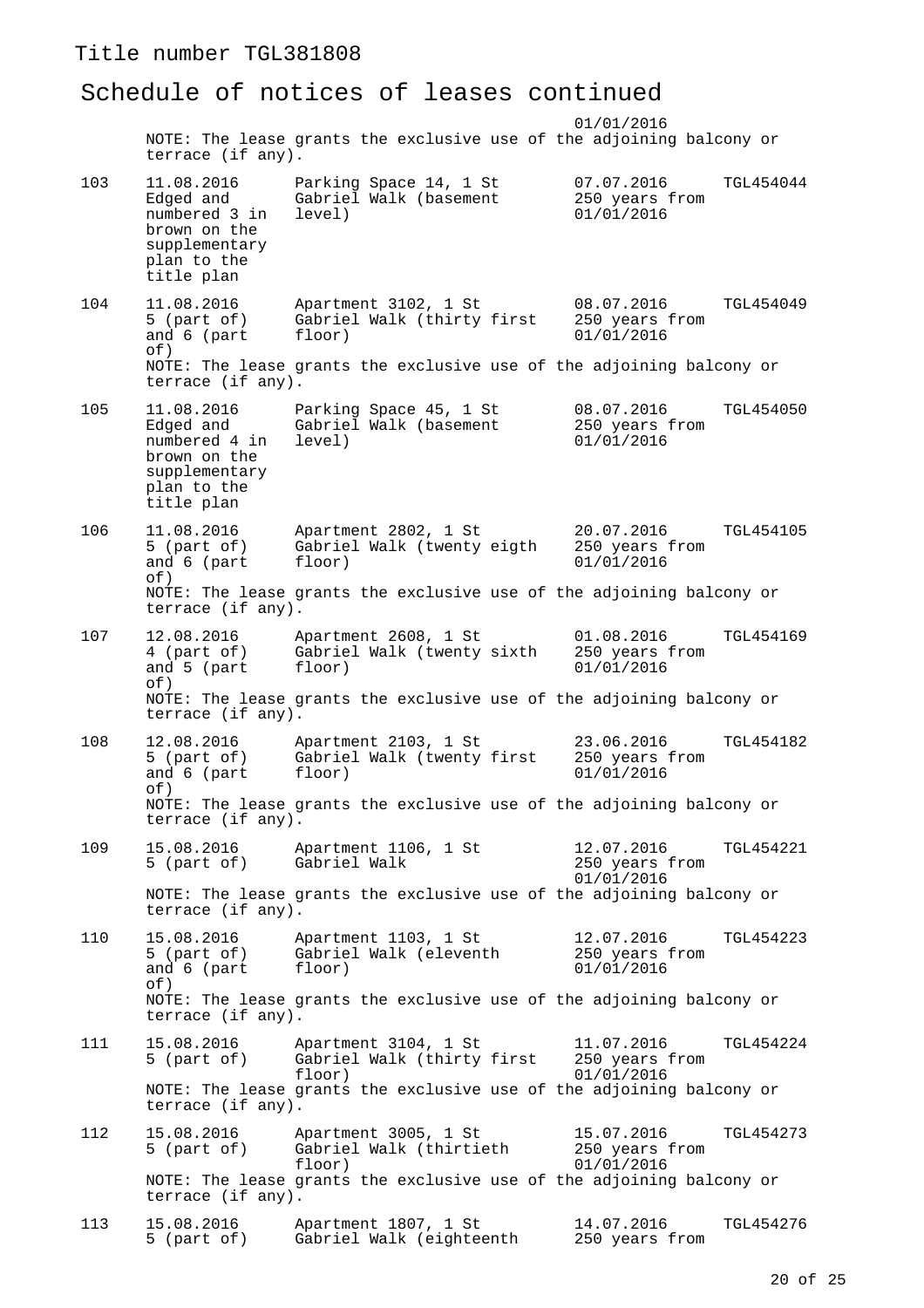#### Schedule of notices of leases continued

 floor) 01/01/2016 NOTE: The lease grants the exclusive use of the adjoining balcony or terrace (if any). 114 15.08.2016 Apartment 1405, 1 St 14.07.2016 TGL454280 5 (part of) Gabriel Walk (fourteenth 250 years from<br>and 7 (part floor) 01/01/2016 and  $7$  (part of) NOTE: The lease grants the exclusive use of the adjoining balcony or terrace (if any). 115 15.08.2016 Apartment 608, 1 St Gabriel 12.08.2016 TGL454296 Walk (sixth floor) 250 years  $01/01/2016$ and 5 (part of) NOTE: The lease grants the exclusive use of the adjoining balcony or terrace (if any). 116 15.08.2016 Apartment 1303, 1 St 28.07.2016 TGL454298 5 (part of) Gabriel Walk (thirteenth 250 years from<br>and 6 (part floor) 01/01/2016 and 6 (part of) NOTE: The lease grants the exclusive use of the adjoining balcony or terrace (if any). 117 16.08.2016 Apartment 1802, 1 St 03.08.2016 TGL454333<br>5 (part of) Gabriel Walk (eighteenth 250 years from Gabriel Walk (eighteenth and 6 (part floor) 01/01/2016  $\cap f$ ) NOTE: The lease grants the exclusive use of the adjoining balcony or terrace (if any). 118 16.08.2016 Apartment 903, 1 St Gabriel 26.07.2016 TGL454380 Walk (ninth floor) 250 years  $01/01/2016$ and  $6$  (part of) NOTE: The lease grants the exclusive use of the adjoining balcony or terrace (if any). 119 17.08.2016 Apartment 1808, 1 St 04.08.2016 TGL454430 4 (part of) Gabriel Walk (eighteenth 250 years from and 5 (part of) NOTE: The lease grants the exclusive use of the adjoining balcony or terrace (if any). 120 17.08.2016 Apartment 2801, 1 St 21.07.2016 TGL454457 4 (part of) Gabriel Walk (twenty eighth 250 years from and 5 (part of) NOTE: The lease grants the exclusive use of the adjoining balcony or terrace (if any). 121 18.08.2016 Apartment 1804, 1 St 27.07.2016 TGL454491<br>5 (part of) Gabriel Walk (eighteenth 250 years from Gabriel Walk (eighteenth and 7 (part floor) 01/01/2016 of) NOTE: The lease grants the exclusive use of the adjoining balcony or terrace (if any). 122 18.08.2016 Apartment 901, 1 St Gabriel 26.07.2016 TGL454493  $\text{Walk}$  (ninth floor) 250 years  $\frac{0.01}{0.01}$ and  $5$  (part of) NOTE: The lease grants the exclusive use of the adjoining balcony or terrace (if any). 123 18.08.2016 Apartment 101, 1 St 26.07.2016 TGL454494 5 (part of) Gabriels Walk (first floor) 250 years from 01/01/2016 NOTE: The lease grants the exclusive use of the adjoining balcony or terrace (if any). 124 18.08.2016 Apartment 2807, 1 St 27.06.2016 TGL454496<br>5 (part of) Gabriel Walk (eighth floor) 250 years from Gabriel Walk (eighth floor)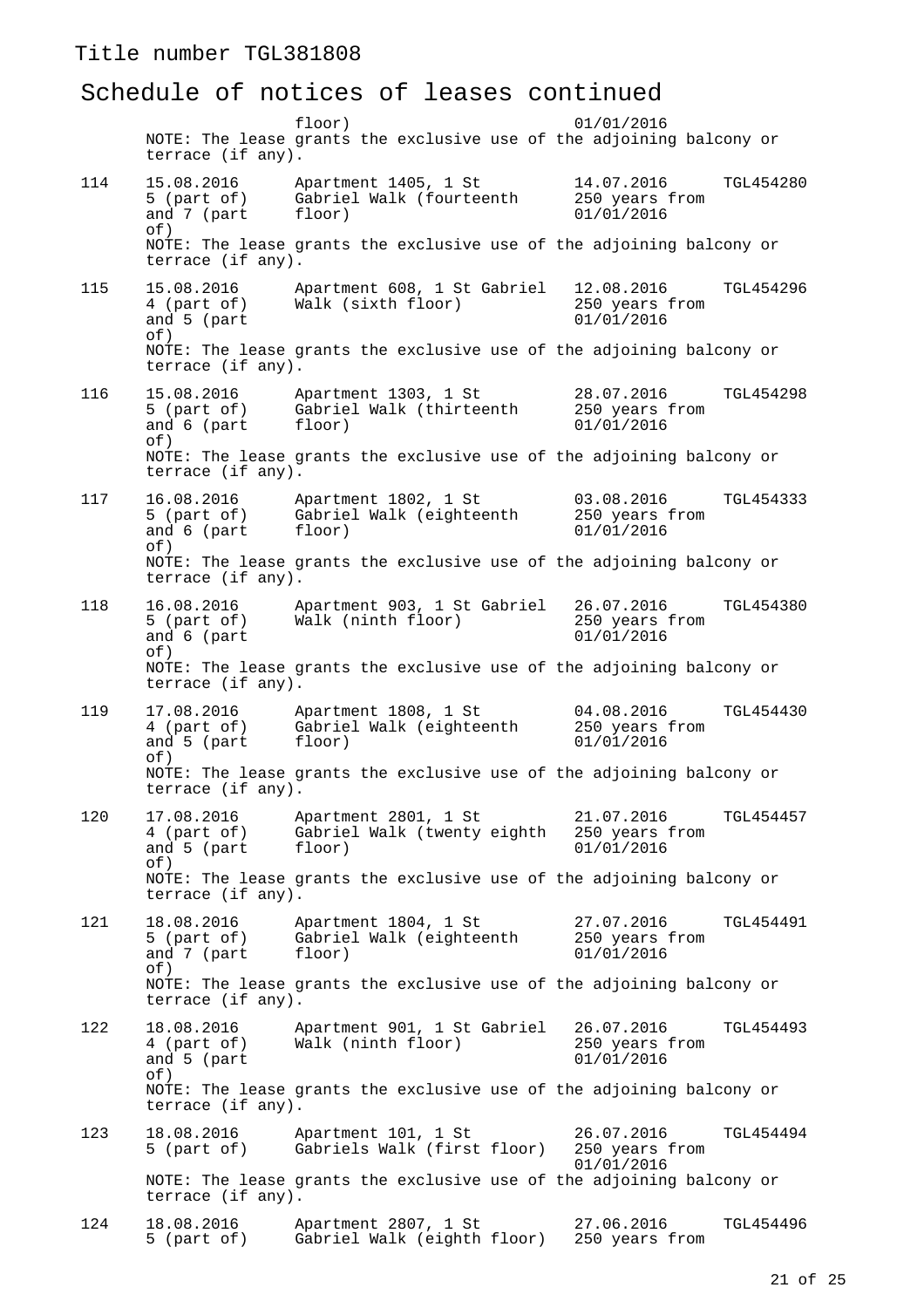#### Schedule of notices of leases continued

 01/01/2016 NOTE: The lease grants the exclusive use of the adjoining balcony or terrace (if any). 125 18.08.2016 parking space 13, 1 St 27.06.2016 TGL454497 Edged and Gabriel Walk (basement 250 years from<br>
numbered 5 in level) 01/01/2016 numbered 5 in brown on the supplementary plan to the title plan 126 18.08.2016 Apartment 3304, 1 St 20.07.2016 TGL454501 Gabriel Walk (thirty third  $250$  years floor)  $01/01/2016$ and 7 (part floor) of) NOTE: The lease grants the exclusive use of the adjoining balcony or terrace (if any). 127 18.08.2016 Apartment 404, 1 St Gabriel 20.07.2016 TGL454504 5 (part of) Walk (fourth floor) 250 years from and 7 (part 01/01/2016) of) NOTE: The lease grants the exclusive use of the adjoining balcony or terrace (if any). 128 18.08.2016 Apartment 1404, 1 St 15.07.2016 TGL454507 5 (part of) Gabriel Walk (Apartment 250 years from<br>and 7 (part 1404, 1 St Gabriel Walk 01/01/2016 1404, 1 St Gabriel Walk of) (Apartment 1404, 1 St Gabriel Walk (fourteenth floor) NOTE: The lease grants the exclusive use of the adjoining balcony or terrace (if any). 129 18.08.2016 Apartment 3502, 1 St 14.07.2016 TGL454508 Gabriel Walk (thirty fifth and 6 (part floor) 01/01/2016 of) NOTE: The lease grants the exclusive use of the adjoining balcony or terrace (if any). 130 18.08.2016 Apartment 2004, 1 St 12.07.2016 TGL454512 Gabriel Walk (twentieth  $250 \text{ years}$ <br>floor)  $01/01/2016$ and 7 (part of) NOTE: The lease grants the exclusive use of the adjoining balcony or terrace (if any). 131 18.08.2016 Apartment 2701, 1 St 01.08.2016 TGL454556 4 (part of) Gabriel Walk (twenty 250 years from<br>and 5 (part seventh floor) 01/01/2016 seventh floor) of) NOTE: The lease grants the exclusive use of the adjoining balcony or terrace (if any). 132 18.08.2016 Apartment 904, 1 St Gabriel 18.07.2016 TGL454573 Walk (ninth floor)  $250 \text{ years}$ <br> $01/01/2016$ and 7 (part  $\cap f$ ) NOTE: The lease grants the exclusive use of the adjoining balcony or terrace (if any). 133 18.08.2016 Apartment 2502, 1 St 19.07.2016 TGL454579<br>5 (part of) Gabriel Walk (fifth floor) 250 years from Gabriel Walk (fifth floor) and 6 (part 01/01/2016  $\cap f$ ) NOTE: The lease grants the exclusive use of the adjoining balcony or terrace (if any). 134 18.08.2016 Apartment 207, 1 St Gabriel 22.07.2016 TGL454580<br>5 (part of) Walk (second floor) 250 years from Walk (second floor) 01/01/2016 NOTE: The lease grants the exclusive use of the adjoining balcony or terrace (if any).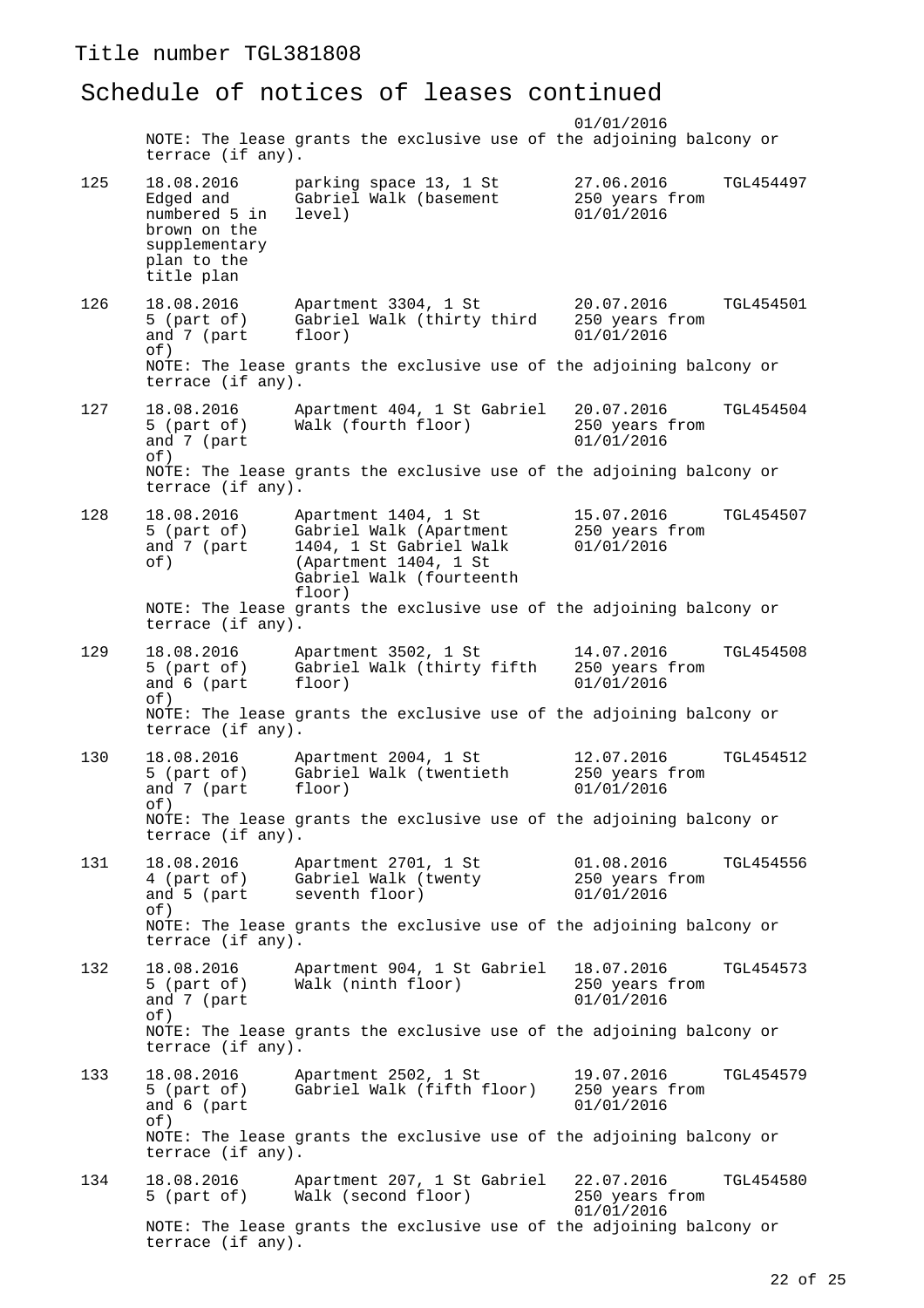# Schedule of notices of leases continued

| 135 | 19.08.2016<br>5 (part of)                         | Apartment 1906, 1 St<br>Gabriel Walk (nineteenth<br>floor)           | 10.08.2016<br>TGL454686<br>250 years from<br>01/01/2016        |
|-----|---------------------------------------------------|----------------------------------------------------------------------|----------------------------------------------------------------|
|     | terrace (if any).                                 | NOTE: The lease grants the exclusive use of the adjoining balcony or |                                                                |
| 136 | 19.08.2016<br>4 (part of)<br>and 5 (part<br>of)   | Apartment 1601, 1 St<br>Gabriel Walk (sixteenth<br>floor)            | 04.08.2016<br>TGL454691<br>250 years from<br>01/01/2016        |
|     | terrace (if any).                                 | NOTE: The lease grants the exclusive use of the adjoining balcony or |                                                                |
| 137 | 19.09.2016<br>5 (part of)<br>and 7 (part<br>of)   | Apartment 1204, 1 St<br>Gabriel Walk (twelfth<br>floor)              | 04.08.2016<br><b>TGL454708</b><br>250 years from<br>01/01/2016 |
|     | terrace (if any).                                 | NOTE: The lease grants the exclusive use of the adjoining balcony or |                                                                |
| 138 | 22.08.2016<br>5 (part of)                         | Apartment 1607, 1 St<br>Gabriel Walk (sixteenth<br>floor)            | 19.07.2016<br>TGL454759<br>250 years from<br>01/01/2016        |
|     | terrace (if any).                                 | NOTE: The lease grants the exclusive use of the adjoining balcony or |                                                                |
| 139 | 22.08.2016<br>5 (part of)                         | Apartment 1307, 1 St<br>Gabriel Walk (thirteenth<br>floor)           | TGL454762<br>21.07.2016<br>250 years from<br>01/01/2016        |
|     | terrace (if any).                                 | NOTE: The lease grants the exclusive use of the adjoining balcony or |                                                                |
| 140 | 22.08.2016<br>5 (part of)                         | Apartment 1606, 1 St<br>Gabriel Walk (sixteenth<br>floor)            | 14.07.2016<br>TGL454831<br>250 years from<br>01/01/2016        |
|     | terrace (if any).                                 | NOTE: The lease grants the exclusive use of the adjoining balcony or |                                                                |
| 141 | 24.08.2016<br>5 (part of)                         | Apartment 407, 1 St Gabriel<br>Walk (fourth floor)                   | 28.07.2016<br>TGL454983<br>250 years from<br>01/01/2016        |
|     | terrace (if any).                                 | NOTE: The lease grants the exclusive use of the adjoining balcony or |                                                                |
| 142 | 24.08.2016<br>$5$ (part of)<br>and 6 (part<br>of) | Apartment 3302, 1 St<br>Gabriel Walk (thirty third<br>floor)         | 28.07.2016<br>TGL454985<br>250 years from<br>01/01/2016        |
|     | terrace (if any).                                 | NOTE: The lease grants the exclusive use of the adjoining balcony or |                                                                |
| 143 | 24.08.2016<br>5 (part of)                         | Apartment 406, 1 St Gabriel<br>Walk (fourth floor)                   | 27.07.2016<br>TGL454988<br>250 years from<br>01/01/2016        |
|     | terrace (if any).                                 | NOTE: The lease grants the exclusive use of the adjoining balcony or |                                                                |
| 144 | 24.08.2016<br>5 (part of)<br>and 6 (part<br>of)   | Apartment 1202, 1 St<br>Gabriel Walk (twelfth<br>floor)              | 02.08.2016<br>TGL454989<br>250 years from<br>01/01/2016        |
|     | terrace (if any).                                 | NOTE: The lease grants the exclusive use of the adjoining balcony or |                                                                |
| 145 | 24.08.2016<br>5 (part of)<br>and 7 (part<br>of)   | Apartment 505, 1 St Gabriel<br>Walk (fifth floor)                    | 29.07.2016<br>TGL454990<br>250 years from<br>01/01/2016        |
|     | terrace (if any).                                 | NOTE: The lease grants the exclusive use of the adjoining balcony or |                                                                |
| 146 | 24.08.2016<br>5 (part of)                         | Apartment 1907, 1 St<br>Gabriel Walk (nineteenth<br>floor)           | 03.08.2016<br>TGL455006<br>250 years from<br>01/01/2016        |
|     |                                                   | NOTE: The lease grants the exclusive use of the adjoining balcony or |                                                                |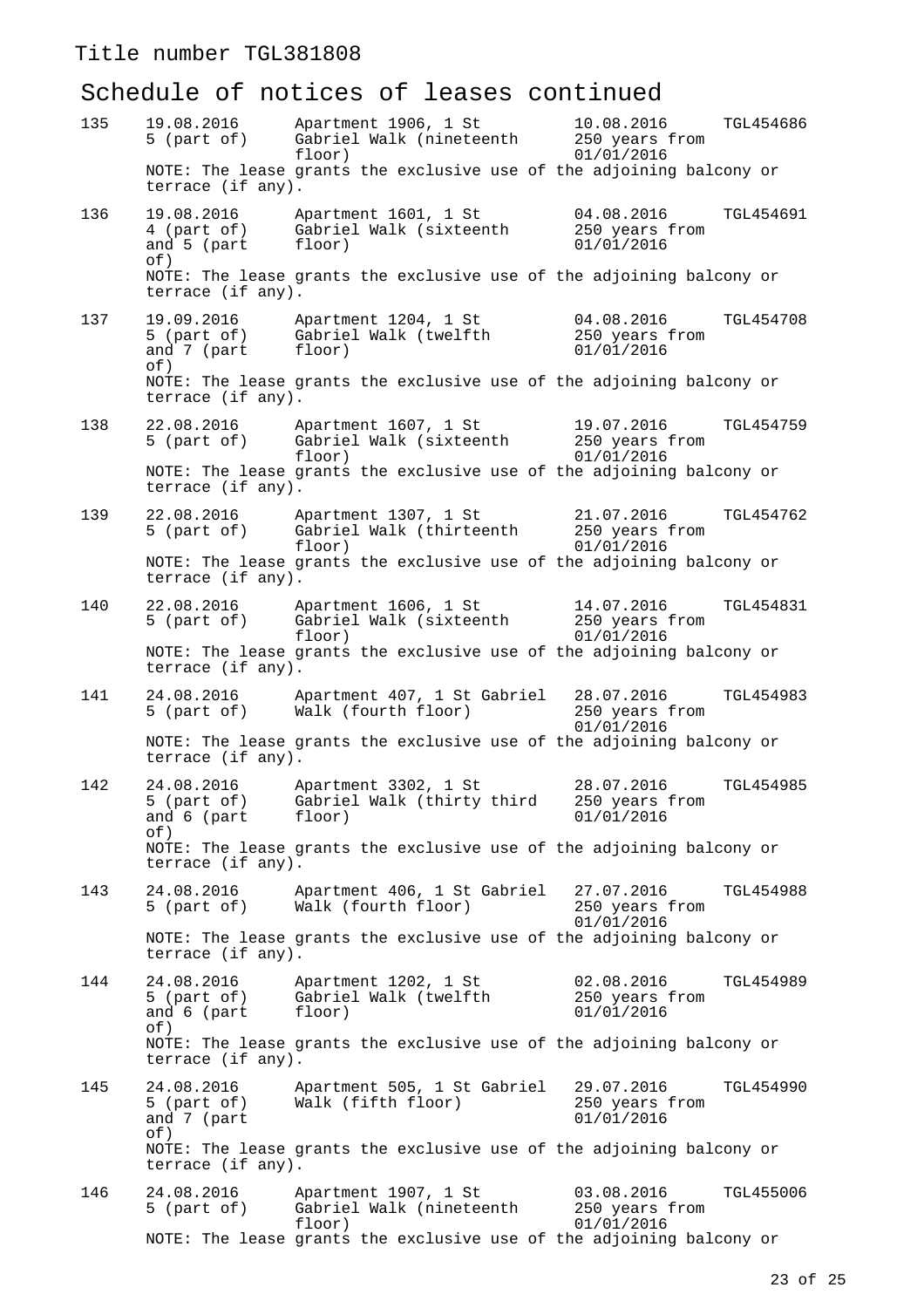# Schedule of notices of leases continued

terrace (if any).

| 147 | 24.08.2016<br>5 (part of)<br>and 7 (part<br>of)                           | Apartment 2105, 1 St<br>Gabriel Walk (twenty first<br>floor)                                                                                                      | 03.08.2016<br>250 years from<br>01/01/2016 | TGL455019        |
|-----|---------------------------------------------------------------------------|-------------------------------------------------------------------------------------------------------------------------------------------------------------------|--------------------------------------------|------------------|
|     | terrace (if any).                                                         | NOTE: The lease grants the exclusive use of the adjoining balcony or                                                                                              |                                            |                  |
| 148 | 24.08.2016<br>part of)                                                    | Apartment 1704, 1 St<br>5 (part of) 7 Gabriel Walk (seventeenth<br>floor)                                                                                         | 04.08.2016<br>250 years from<br>01/01/2016 | TGL455020        |
|     | terrace (if any).                                                         | NOTE: The lease grants the exclusive use of the adjoining balcony or                                                                                              |                                            |                  |
| 149 | 24.08.2016<br>5 (part of)<br>and 6 (part<br>of)                           | Apartment 202, 1 St Gabriel<br>Walk (second floor)                                                                                                                | 18.08.2016<br>250 years from<br>01/01/2016 | TGL455031        |
|     | terrace (if any).                                                         | NOTE: The lease grants the exclusive use of the adjoining balcony or                                                                                              |                                            |                  |
| 150 | 24.08.2016<br>5 (part of)<br>and 6 (part<br>of)                           | Apartment 2302, 1 St<br>Gabriel Walk (twenty third<br>floor)                                                                                                      | 15.08.2016<br>250 years from<br>01/01/2016 | TGL455033        |
|     | terrace (if any).                                                         | NOTE: The lease grants the exclusive use of the adjoining balcony or                                                                                              |                                            |                  |
| 151 | 24.08.2016<br>5 (part of)                                                 | Apartment 2307, 1 St<br>Gabriel Walk (twenty third 250 years from<br>floor)                                                                                       | 12.08.2016<br>01/01/2016                   | TGL455034        |
|     | terrace (if any).                                                         | NOTE: The lease grants the exclusive use of the adjoining balcony or                                                                                              |                                            |                  |
| 152 | 24.08.2016<br>5 (part of)<br>and 6 (part<br>of)                           | Apartment 1402, 1 St<br>Gabriel Walk (fourteenth<br>floor)                                                                                                        | 23.06.2016<br>250 years from<br>01/01/2016 | <b>TGL455038</b> |
|     | terrace (if any).                                                         | NOTE: The lease grants the exclusive use of the adjoining balcony or                                                                                              |                                            |                  |
| 153 | 24.08.2016<br>4 (part of)<br>and 5 (part<br>of)                           | Apartment 1408, 1 St<br>Gabriel Walk (fourteenth<br>floor)                                                                                                        | 02.08.2016<br>250 years from<br>01/01/2016 | TGL455061        |
|     | terrace (if any).                                                         | NOTE: The lease grants the exclusive use of the adjoining balcony or                                                                                              |                                            |                  |
| 154 | 25.08.2016<br>5 (part of)<br>and 6 (part<br>of)                           | Apartment 2602, 1 St<br>Gabriel Walk (twenty sixth<br>floor)                                                                                                      | 29.07.2016<br>250 years from<br>01/01/2016 | TGL455143        |
|     | terrace (if any).                                                         | NOTE: The lease grants the exclusive use of the adjoining balcony or                                                                                              |                                            |                  |
| 155 | 25.08.2016<br>5 (part of)<br>and 6 (part<br>of)                           | Apartment 2803, 1 St<br>Gabriel Walk (twenty eighth<br>floor)                                                                                                     | 18.07.2016<br>250 years from<br>01/01/2016 | <b>TGL455148</b> |
|     | terrace (if any).                                                         | NOTE: The lease grants the exclusive use of the adjoining balcony or                                                                                              |                                            |                  |
| 156 | 30.08.2016<br>5 (part of)<br>terrace (if any)                             | Apartment 2201, 1 St<br>4 (part of): Gabriel Walk (twenty second 250 years from<br>floor)<br>NOTE: The lease grants the exclusive use of the adjoining balcony or | 03.08.2016<br>01/01/2016                   | TGL455281        |
| 157 | 30.08.2016<br>Edged and<br>numbered 6 in<br>brown on the<br>supplementary | Parking space 14, 1 St<br>Gabriel Walk (basement<br>level)                                                                                                        | 04.08.2016<br>250 years from<br>01/01/2016 | TGL455282        |